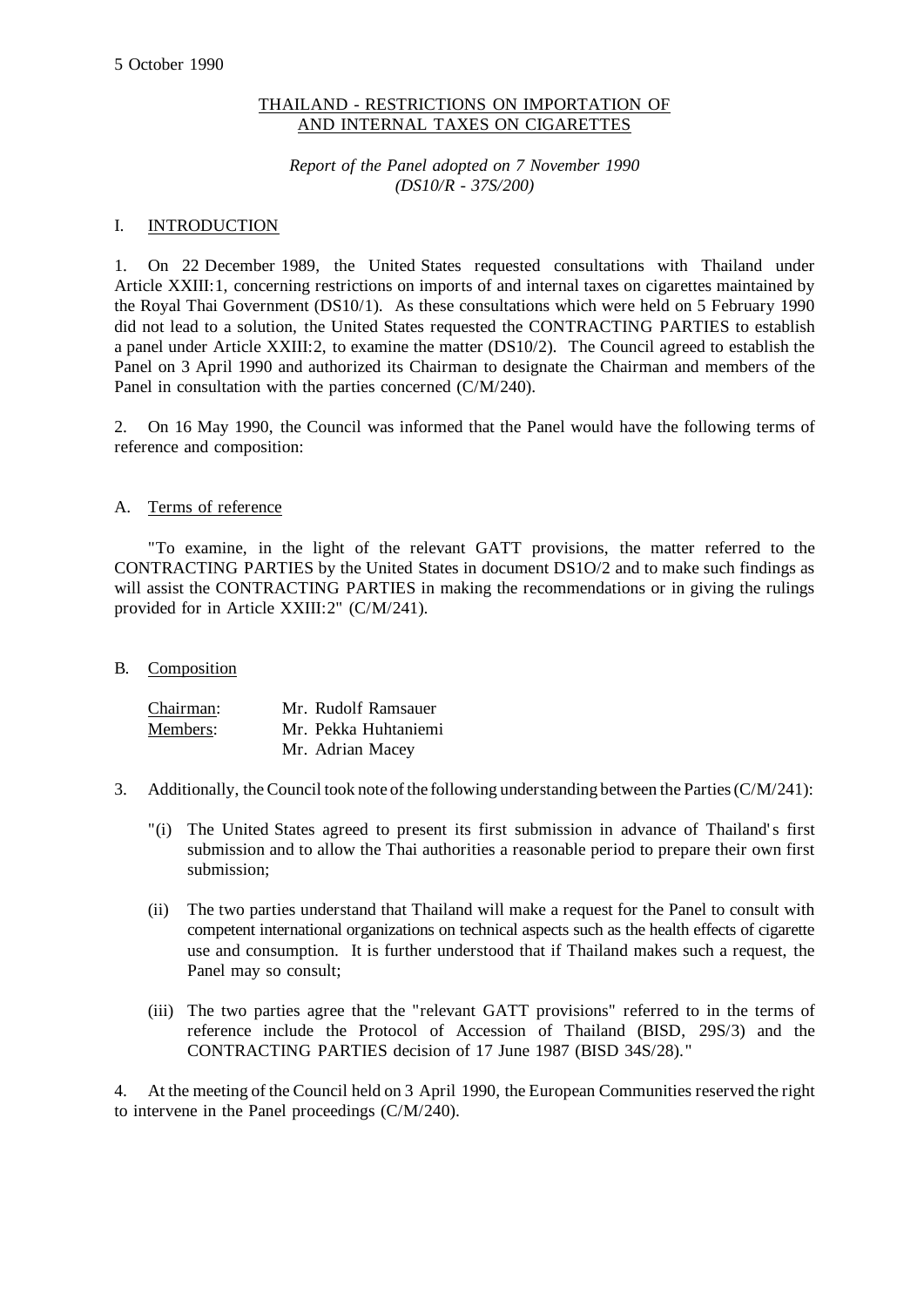5. The Panel held meetings with the parties to the dispute on 2 and 27 July 1990. It consulted with officials of the World Health Organization on 19 July 1990. The delegation of the European Communities made an oral submission to the Panel at the meeting held on 27 July 1990. The Panel submitted its report to the parties on 21 September 1990.

# II. FACTUAL ASPECTS

# A. Restrictions on imports

6. Under Section 27 of the Tobacco Act, 1966, the importation or exportation of tobacco seeds, tobacco plants, tobacco leaves, plug tobacco, shredded tobacco and tobacco is prohibited except by licence of the Director-General of the Excise Department or a competent officer authorized by him. Section 4 of the said Act defines tobacco as "cigarettes, cigars, other tobacco rolled for smoking, prepared shredded tobacco including chewing tobacco". Licences have only been granted to the Thai Tobacco Monopoly, which has imported cigarettes on only three occasions since 1966, namely in 1968-70, 1976 and 1980.

# B. Internal taxes

7. Cigarettes are subject to the payment of an excise tax, a business tax and a municipal tax.

# (i) Excise tax:

8. The schedule of fees and tobacco stamp rates appended to the Tobacco Act, 1966, provides that the ceiling rate of excise tax for domestic cigarettes is 60 per cent of the retail selling price given in notifications of the Director-General of the Excise Department, while the ceiling rate for imported cigarettes is 80 per cent of the retail selling price given in notifications of the Director-General of the Excise Department or 0.60 baht/gram. The Act permits the Ministry of Finance to set the rate of tax at levels which do not exceed those laid down in the schedule. Until 11 July 1990, the rates of excise tax on domestic cigarettes were based on the amount of Thai tobacco leaf contained in the cigarette, with the maximum rate set at a level slightly below the ceiling laid down in the Tobacco Act.

9. The sales weighted average rate of excise tax on domestically produced cigarettes in 1989 was 54.69 per cent of the retail selling price. The excise tax which would be applied to imported cigarettes was set at 0.50 baht per gram. In the absence of cigarette imports, the ad valorem equivalent of this tax in 1989, as computed by the Thai authorities, would have been 35.83 per cent, assuming a c.i.f. price of 11.50 baht per packet.

10. On 11 July 1990, the Ministry of Finance issued a regulation which set the rate of excise tax at 55 per cent ad valorem, for both domestic and imported cigarettes, with immediate effect.

## (ii) Business and municipal taxes

11. Business tax is currently assessed on both domestically produced and imported cigarettes at a rate of 1.5 per cent of the retail selling price and the municipal tax is set at 10 per cent of the business tax. Section 5 bis of the Tobacco Act, 1966, exempts from business tax "tobacco manufacturers on the sale of shredded tobacco or smoking tobacco, and sellers of shredded tobacco or smoking tobacco made from native tobacco leaves". As indicated in paragraph 6, the Act defines the term tobacco to include cigarettes. The Thai Tobacco Monopoly is the only licensed manufacturer of cigarettes. Under the Municipal Revenue Act of 1954, the municipal tax is collected as a percentage of the business tax, and products exempted from the business tax are also exempted from the municipal tax. On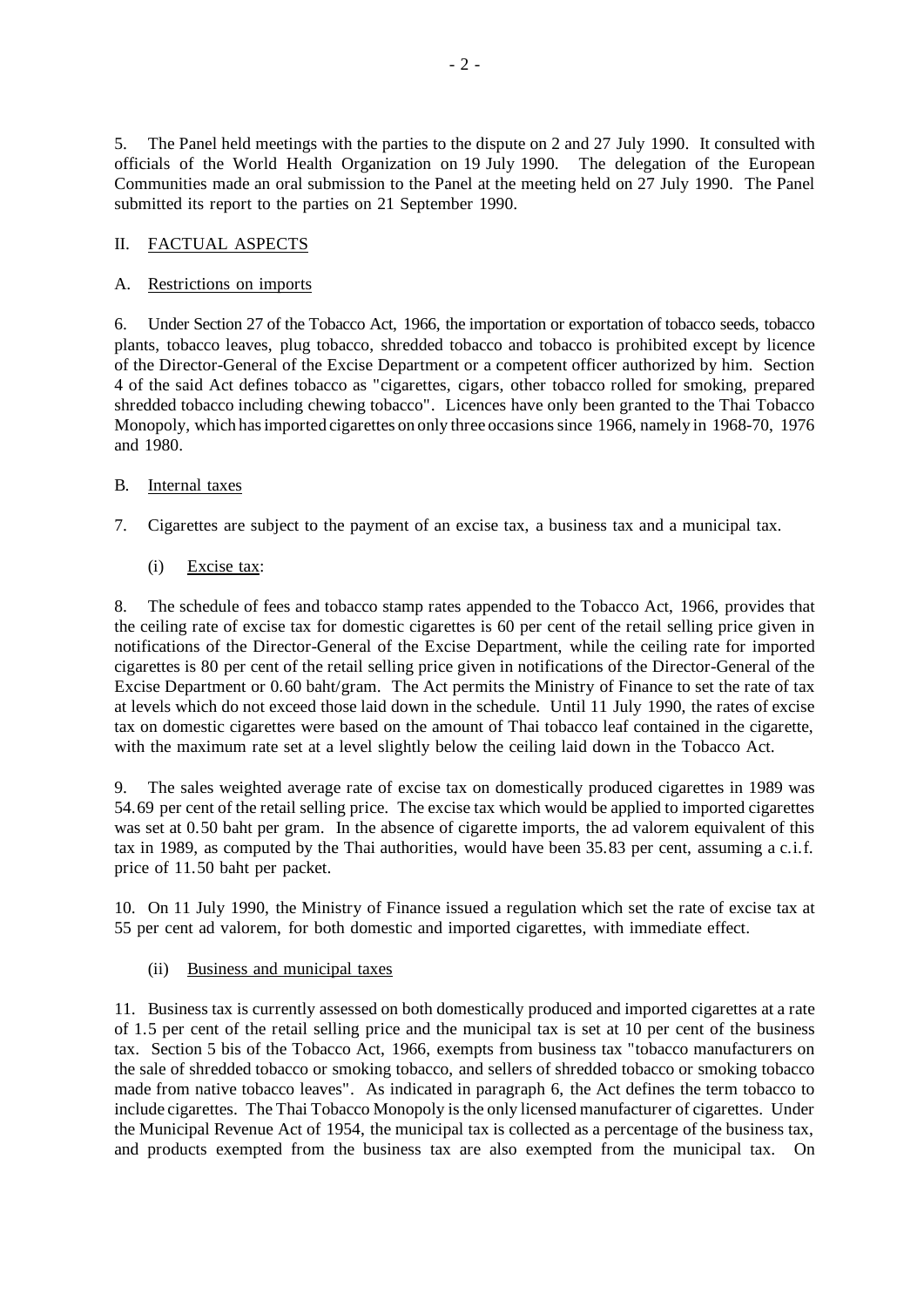18 August 1990, the King approved a Royal Decree which explicitly exempts as of 22 August 1990 all imported cigarettes from payment of business and therefore municipal taxes.

## III. MAIN ARGUMENTS

- A. Findings and recommendations requested by the Parties
- 12. The United States requested the Panel to find that:
	- (i) Restrictions on imports
	- the restrictions on imports of cigarettes by Thailand were inconsistent with Article XI of the General Agreement and were not justified by the exception contained in Article XI:2(c), because cigarettes were not an agricultural or fisheries product in the meaning of Article XI, the restrictions operated as an import prohibition, they were not imposed in conjunction with domestic supply restrictions and they had a disproportionate effect on imports;
	- the same restrictions could not be justified under Article  $XX(b)$  since as applied by Thailand they were not necessary to protect human health;
	- these restrictions were not covered by Thailand's Protocol of Accession to the GATT since the Tobacco Act of 1966 on which they were based did not impose mandatory import restrictions;
	- the restrictions were not covered by any other exception to the General Agreement;
	- (ii) Internal Taxes
	- Thailand's excise tax on cigarettes was inconsistent with Article III:1 and III:2 because it permitted the application of a higher rate for imported cigarettes than for like domestic products, in the event that imports of cigarettes were authorized;
	- Thailand's business and municipal taxes on cigarettes were also inconsistent with Article III: 1 and III:2 because only domestic products or imports effected by local manufacturers were exempted from payment of the taxes.
- 13. The United States requested the Panel to recommend that:
	- Thailand eliminate its quantitative restrictions on imports of cigarettes and that it bring its tax laws and practices into conformity with its obligations under the General Agreement.
- 14. Thailand requested the Panel to find that:
	- (i) Restrictions on imports
	- its restrictions on imports were justified by Article XI:2(c) because cigarettes were an agricultural product within the meaning of Article XI and the Thai cabinet had taken action to reduce the area in which tobacco could be planted and the production of cigarettes;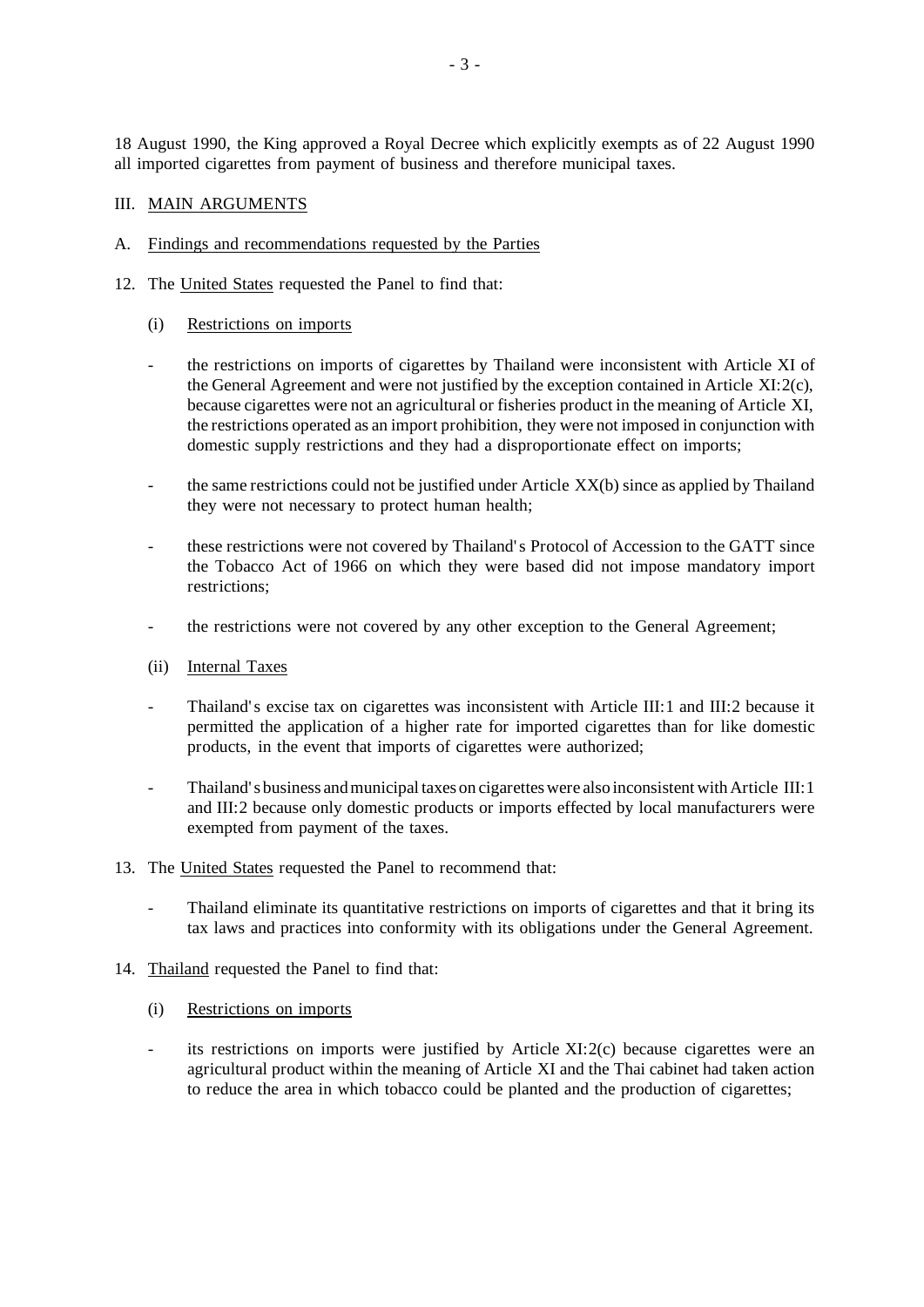- Thailand's restrictions on imports were also justified under Article XX(b) because measures which could only be effective if cigarette imports were prohibited had been adopted by the government to control smoking and because chemical and other additives contained in United States cigarettes might make them more harmful than Thai cigarettes;
- the restrictions were justified by Thailand's Protocol of Accession to the GATT because the Tobacco Act of 1966, upon which the restrictions were based, predated Thailand's accession to the GATT in 1982 and was mandatory in its expressed intent;
- (ii) Internal taxes
- the excise, business and municipal taxes applied to cigarettes were not higher for imported cigarettes than for the like domestic product and were not therefore inconsistent with Article III;
- 15. Thailand therefore requested the Panel to reject the complaint of the United States.

# B. Article XI:1

16. The United States argued that since 1966 Thailand had implemented an import licensing régime for cigarettes which was inconsistent with Article XI. The Thai Tobacco Monopoly had imported cigarettes on only three occasions and the Government refused to consider import licence applications from any other entity. The United States had repeatedly requested that Thailand eliminate its licensing restrictions and permit imports of cigarettes from other contracting parties. These requests had been turned down. Recalling that a number of recent panel reports<sup>1</sup> which had been adopted by the CONTRACTING PARTIES, had confirmed that the activities of state-controlled import monopolies must conformto a number ofrules contained in the General Agreement, including those of Article XI:1, the United States asked the Panel not to accept an artificial distinction between the activities of state-trading monopolies and other government acts and policies to restrict trade. Such a finding would essentially vitiate one of the most effective provisions for achieving the objectives of the General Agreement, i.e. the substantial reduction of tariffs and other barriers to trade and the elimination of discriminatory treatment in international trade.

- C. Exceptions to Article XI:1
	- (i) Article XI:2

 $\overline{\phantom{a}}$  , we can also the contract of  $\overline{\phantom{a}}$ 

17. Thailand recognized the existence of a virtual prohibition on imports of cigarettes. However, it contended that this restriction was justified under Article XI:2(c). There was a long-standing practice in GATT which had been accepted in past rounds of trade negotiations and followed by panels in other cases, to treat products falling under Chapters 1 to 24 of the CCCN or the HS nomenclatures as agricultural products within the meaning of Article XI. Therefore, cigarettes which were classified under the CCCN as 24.02.B and the HS nomenclature as 2402.20 were agricultural products. Thailand contended that import restrictions on cigarettes were "necessary to the enforcement of governmental measures which operated to restrict the quantities of the like domestic product". Allowing cigarette imports would undermine government policy to reduce the tobacco planting area and cigarette production.

<sup>&</sup>lt;sup>1</sup>Report of the Panel - "Republic of Korea's Restrictions on Imports of Beef, paragraph 115 (L/6503). Report of the Panel - "Japan's Restrictions on Imports of Certain Agricultural Products", paragraph 5.2.2.2. (BISD, 35S/163).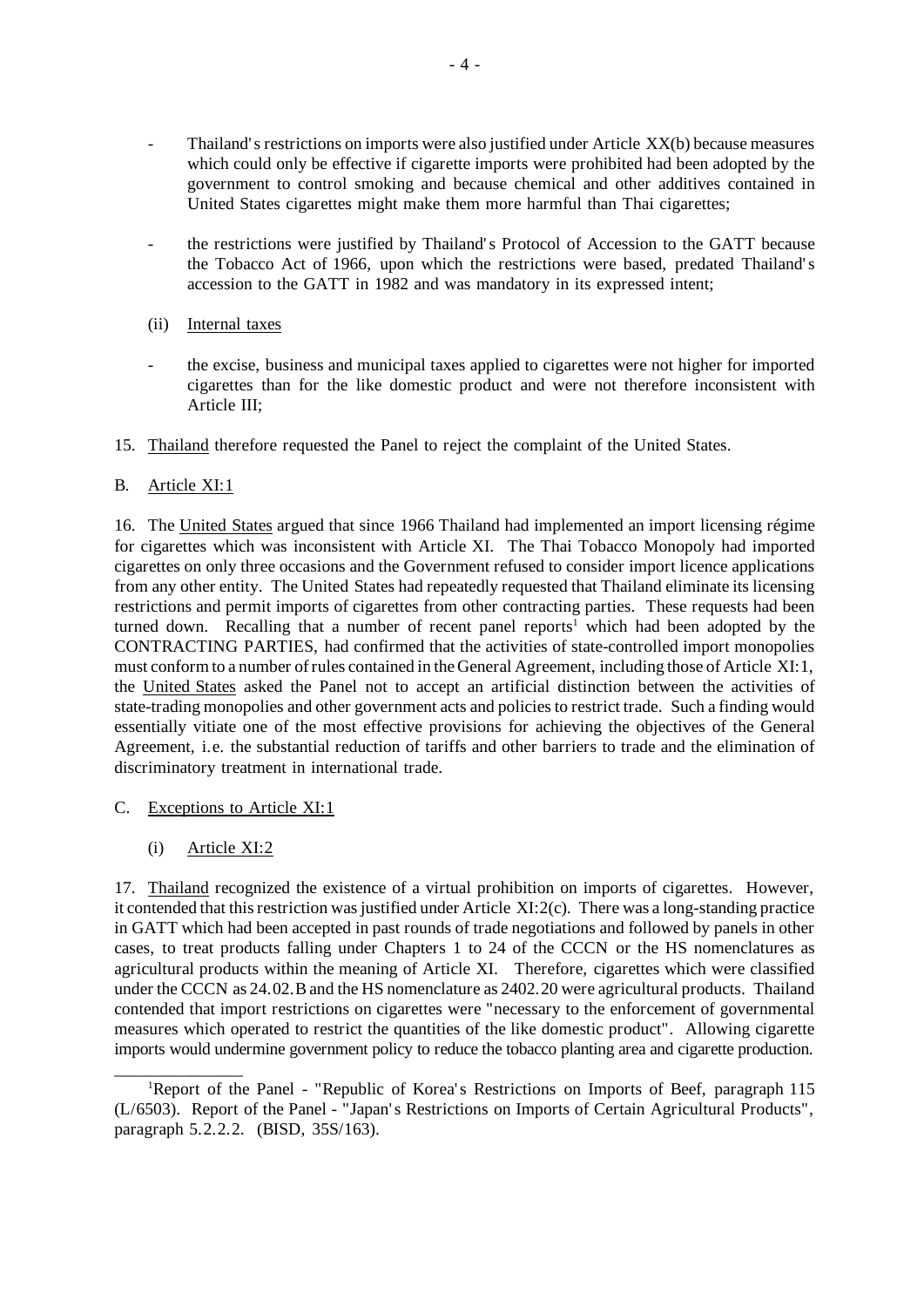18. The United States held the view that because of the fundamental nature of the ban on quantitative restrictions, contained in Article XI:1, any exceptions to it must be narrowly construed. With respect to each exception asserted, each and every condition must be met before a measure may be considered as covered by the exception.

19. The United States argued that the import restrictions maintained by Thailand on cigarettes could not be justified by Article XI:2(c) for the following reasons:

- (a) the implementation of the import licensing system set forth in Section 27 of the Tobacco Act of 1966 acted as a de facto prohibition on imports from the United States and other contracting parties. At least two prior GATT panels had found that import prohibitions were not justified under Article  $XI:2(c)(i)$ .<sup>1</sup> The Panel on "Japan - Restrictions on Imports of Certain Agricultural Products" had cited the conclusion reached by the Panel on "United States - Prohibition of Imports of Tuna and Tuna Products from Canada", which had noted that in Article XI:2(a) and (b), the words "prohibitions and restrictions" are used while in Article XI:2(c) mention is only made of "restrictions", and had concluded that "the provisions of Article XI:2(c) could not justify the application of an import prohibition";
- (b) the working assumption that a product falling under Chapters 1-24 of the CCC or HS nomenclatures is considered an agricultural product should not automatically be applied when that resulted in unnecessary and unintended exemptions from the provisions of Article XI. Consequently, a cigarette could not be considered an agricultural product simply because it is processed, in part, from an agricultural product;
- (c) the import restrictions imposed by Thailand on cigarettes were not necessary to ensure enforcement of governmental measures which operate to restrict the quantities of the like domestic product permitted to be marketed or produced since there was no effective governmental policy to restrict the quantities of Thai cigarettes permitted to be marketed or produced. The Cabinet resolutions that the Thai Government presented as measures to restrict marketing and production of cigarettes did not have the effect of law. Moreover, Thailand had not presented any concrete plans for implementing the Cabinet resolutions. The like domestic product referred to in Article  $XI:2(c)(i)$  was cigarettes rather than tobacco leaf. Current constraints consisted of limited capacity while Thailand had a stated policy of promoting cigarette exports and a record of increasing levels of production and sales of cigarettes. In spite of anti-smoking activities in Thailand, no constraints had been put on cigarette production. Various plans to increase capacity had been considered but had not been acted upon because of the United States' request to enter the market. Thailand simply wanted to satisfy domestic demand in cigarettes through sales of domestic products. It also wanted to maintain the income of tobacco growers and of those in related industries, to protect employment in the cigarette industry and ensure a predictable and high level of government revenue. A recent Panel report<sup>2</sup> had noted that the drafters of Article XI had agreed that the exception "was not intended to provide a means of protecting domestic producers against foreign competition" and "should not be construed as permitting the use of quantitative restriction as a method of protecting the industrial processing of agricultural or fisheries products";

 $\overline{\phantom{a}}$  , we can also the contract of  $\overline{\phantom{a}}$ 

<sup>&</sup>lt;sup>1</sup>Report of the Panel on "Japan - Restrictions on Imports of Certain Agricultural Products" (BISD, 35S/230-231, paragraph 5.3.1.2). Report of the Panel on "United States - Prohibition of Imports of Tuna and Tuna Products from Canada", (BISD, 29S/91).

<sup>2</sup>Panel report on "Japan - Restrictions on Imports of Certain Agricultural Products", paragraph 5.1.2 (BISD, 35S/163)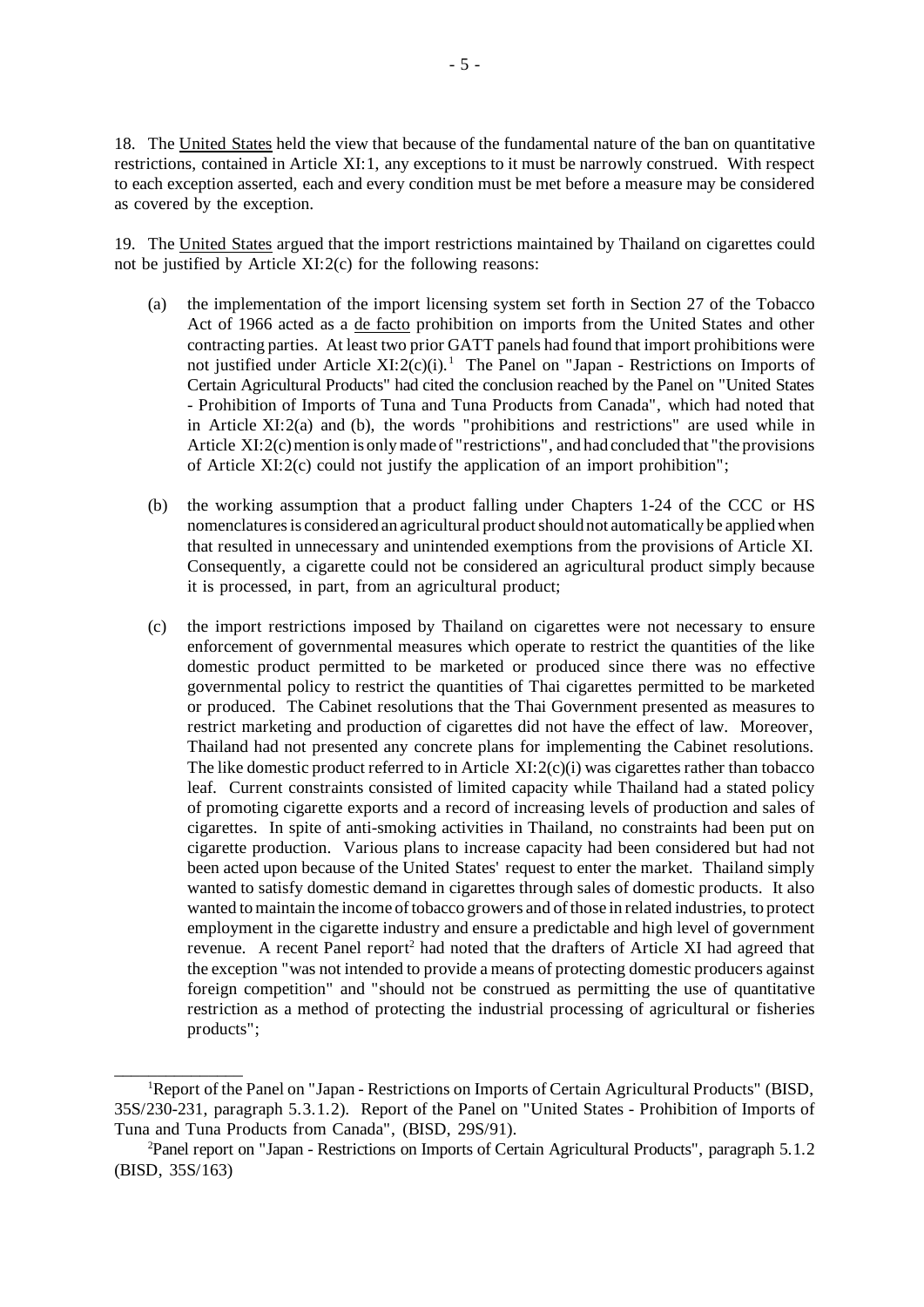- (d) a de facto ban on cigarettes which had been in effect since 1966, could not be considered an act to address unexpected excess supply of agricultural products, in the meaning of Article XI:2;
- (e) the restriction reduced the total of imports relative to the total of domestic production, as compared with the proportion which might reasonably be expected to rule between the two in the absence of restrictions.

20. Thailand recognized that since the first Tobacco Act had been passed in 1938, no imports of cigarettes had been allowed, except on a few critical occasions when insignificant quantities had been imported during short periods of time. Thus, it could not be argued, as the United States did, that the restriction had the effect of reducing the proportion of imports which might be expected to rule in the absence of restrictions.

(ii) Article XX(b)

21. Thailand contended that the prohibition on imports of cigarettes was justified by the objective of public health policy which it was pursuing, namely to reduce the consumption of tobacco which was harmful to health. It was therefore covered by Article XX (b). The production and consumption of tobacco undermined the objectives set out in the Preamble of the General Agreement which were: to raise the standard of living, ensure full employment and a large and steadily growing volume of real income and effective demand, develop the full use of the resources of the world and expand the production and exchange of goods. Instead, smoking lowered the standard of living, increased sickness and thereby led to billions of dollars being spent every year on medical costs, which reduced real income and prevented an efficient use being made of resources, human and natural. The production of tobacco had not altogether been prohibited in Thailand because this might have led to production and consumption of narcotic drugs having effects even more harmful than tobacco, such as opium, marijuana and kratom (a plant with fragrant yellow flowers and intoxicating leaves). Historically, the manufacturing of cigarettes in Thailand had been aimed at providing a legal substitute for narcotic products which were themselves outlawed. Cigarette production in Thailand was a state-monopoly under the Tobacco Act, because the government felt the need to have total control over such a product which, even though legal, could be extremely harmful to health. A main objective of the Act was to ensure that cigarettes were produced in a quantity just sufficient to satisfy domestic demand, without increasing such demand. While a certain quantity of foreign cigarettes was smuggled into Thailand, this was unlikely to be done without the manufacturers' consent, since prior to the total ban on cigarette advertising which had been implemented on 10 February 1989, foreign cigarette manufacturers had advertised on Thai television, in mass circulation newspapers and on billboards. Indirect advertising had also taken place and the logos of cigarette manufacturers had appeared on clothing and many other non-tobacco products.

22. The United States noted the intent of the drafters of the General Agreement that measures which a contracting party seeks to justify under the provisions of Article XX(b) should reflect similar domestic safeguards. The drafting history of Article XX(b) indicated that the language in the preamble to Article XX stating that measures not be disguised restrictions on international trade had this meaning in the context of Article XX(b). The United States further noted that safeguards comparable to an import prohibition did not exist with respect to domestic cigarettes.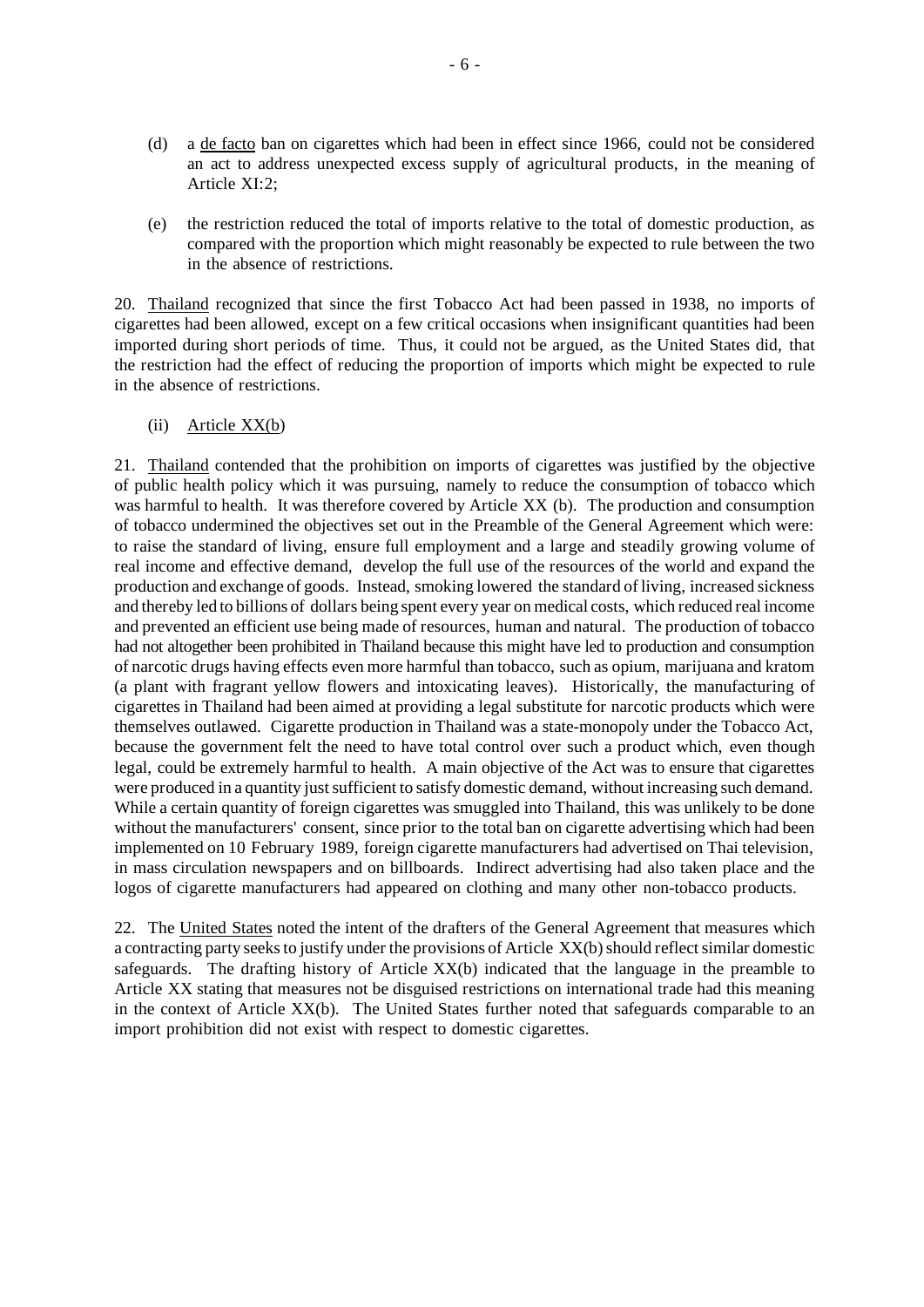23. The United States noted that a recent panel<sup>1</sup> had found that a contracting party could not justify a measure inconsistent with another GATT provision as "necessary" in terms of Article XX(d) if an alternative measure which it could reasonably be expected to employ and which is not inconsistent with other GATT provisions is also available to it. It had also found that in cases where a measure consistent with other GATT provisions is not reasonably available, a contracting party is bound to use, among the measures reasonably available to it, that which entails the least degree of inconsistency with other GATT provisions. The United States considered that Thailand, like other contracting parties, could pursue the objective of seeking to prevent the increase in the number of smokers without imposing a ban on imports. The experience of other countries had shown that decreases in the level of smoking resulted from diminished demand achieved through education and the recognition of the effects of smoking rather than restraints on the availability of cigarettes. Moreover, the United States considered that Thailand could not argue that the ban on imports was necessary to protect human life or health since domestic production, sales and exports of cigarettes and tobacco remained at high levels. Between 1979 and 1988, total domestic sales of Thai cigarettes had risen by 2.6 per cent annually. They had risen by 5.76 per cent in 1987, after the active anti-smoking campaign had started, and by 7.4 per cent in 1988. Most recent data suggested that sales rose by about 8 per cent in 1989. They were forecast to rise again in 1990. These figures indicated that there was an ongoing substantial increase in the number of smokers or a substantial increase in the number of cigarettes consumed by current smokers. The anti-smoking campaign had been unsuccessful in actually diminishing the absolute level of cigarette production and sales in Thailand, while all legitimate imports had been banned. There existed in Thailand a well-established demand for foreign cigarettes, met by illegal imports unauthorized by legitimate producers, which accounted for 4 to 5 per cent of the market.

24. Thailand replied that the exception contained in Article XX(b) reflected the recognition that public health protection is a basic responsibility of governments. With the support of non-governmental organizations, the Thai government had taken action to control smoking by, inter alia:

- adopting a comprehensive national programme for the control of tobacco use;
- establishing a body, the National Committee for Control of Tobacco Use (NCCTU), to implement the national programme;
- imposing a total ban on direct and indirect advertising of cigarettes in all media, legally enforced under the authority of the Consumer Protection Act;
- informing the general public about the dangers of smoking;
- requiring the printing of seven rotatory health warnings on the packages of cigarettes, in accordance with the Consumer Protection Act;
- prohibiting smoking in all public transport, health establishments and other public places;
- improving data collection on smoking and health;
- promoting research on smoking and health.

 $\overline{\phantom{a}}$  , we can also the contract of  $\overline{\phantom{a}}$ 

<sup>&</sup>lt;sup>1</sup>Panel report on "United States - Section 337 of the Tariff Act of 1930", paragraph 5.26 (L/6439).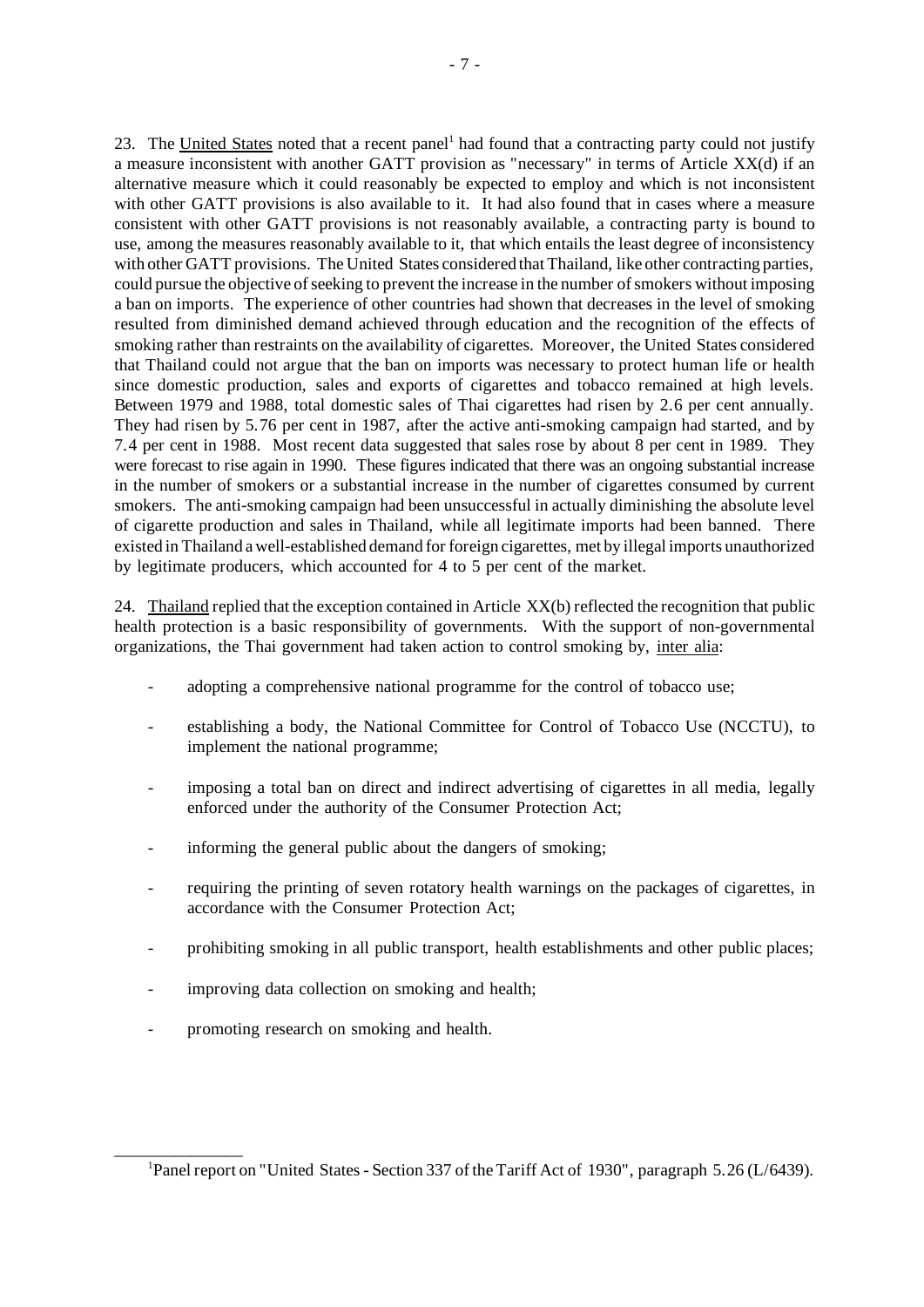25. Most recently, on 6 March 1990, the Thai Cabinet had decided to attack the problem of smoking on both the supply and demand sides by instructing the relevant authorities to:

- reduce the production of cigarettes on a continuous basis;
- reduce the area where tobacco is grown;
- set aside funds to be used by the NCCTU in its anti-smoking campaign;
- encourage academic institutions in their role of expressing or reflecting public opinion on cigarette smoking;
- prohibit exports of cigarettes.

26. According to Thailand, the smoking rate among the Thai population over 10 years of age declined from 30.1 per cent in 1976 to 27.8 per cent in 1981, 26.4 per cent in 1986 and 25 per cent in 1988. In addition per capita consumption of tobacco declined at a rate of 2.2 per cent a year between 1974-76 and 1984-86. Aggregate consumption had increased at an average annualrate of 1.1 per cent in 1984-86 but this was largely accountable to increase in population and a higher standard of living which had encouraged smokers, particularly in rural areas, to switch from self-rolled cigarettes and traditional tobacco products to manufactured cigarettes. At the same time, while total cigarette production in Thailand was still growing, the annual growth rate had fallen from 2.8 per cent to 2.72 per cent in recent years.

27. Thailand argued that while competition had desirable effects in international trade in goods, this did not apply to cigarettes. Governments in many countries, including the United States and Thailand, tried to discourage or control tobacco and cigarette consumption. Competition would lead to the use of better marketing techniques (including advertising), a wider availability of cigarettes, a possible reduction of their prices, and perhaps improvements in their quality. This might have the undesirable effect of leading to an increase in total consumption, especially among women and the young, which would run contrary to public health objectives. Some American cigarettes were specifically targeted at women of whom only 3.5 per centsmoked in Thailand compared to 30 per cent in Western countries. A recent report of the Council on Scientific Affairs of the American Medical Association stated that at a time when cigarette smoking is falling in developed nations, it is increasing in Africa, Latin America and Asia as tobacco companies seek new markets. According to this report, the United States leads the world in tobacco exports, and its cigarette exports to Asia had increased by 75 per cent in 1988 alone. Since the health consequences of the opening of cigarette markets constituted one of the major justifications for Thailand's cigarette import régime, Thailand deemed it necessary that the panel consult with experts from the World Health Organization (WHO) on recent experience in countries which had been made to open their markets for cigarettes. This showed that once a market was opened, the United States cigarette industry would exert great efforts to force governments to accept terms and conditions which undermined public health and governments were left with no effective tool to carry out public health policies. Advertising bans were circumvented and modern marketing techniques were used to boost sales. Hence, Thailand was of the view that an import ban was the only measure which could protect public health. Any other measure which allowed imports in any amounts would not be effective.

28. Thailand also argued that cigarettes manufactured in the United States may be more harmful than Thai cigarettes because of unknown chemicals placed by the United States cigarette companies in their cigarettes, partly to compensate for lower tar and nicotine levels. United States cigarette companies also used other additives which increased the health risks of smoking. One such additive was cocoa, which according to one study increased the risk of cancer. Others included deer tongue, ethyl butyrate,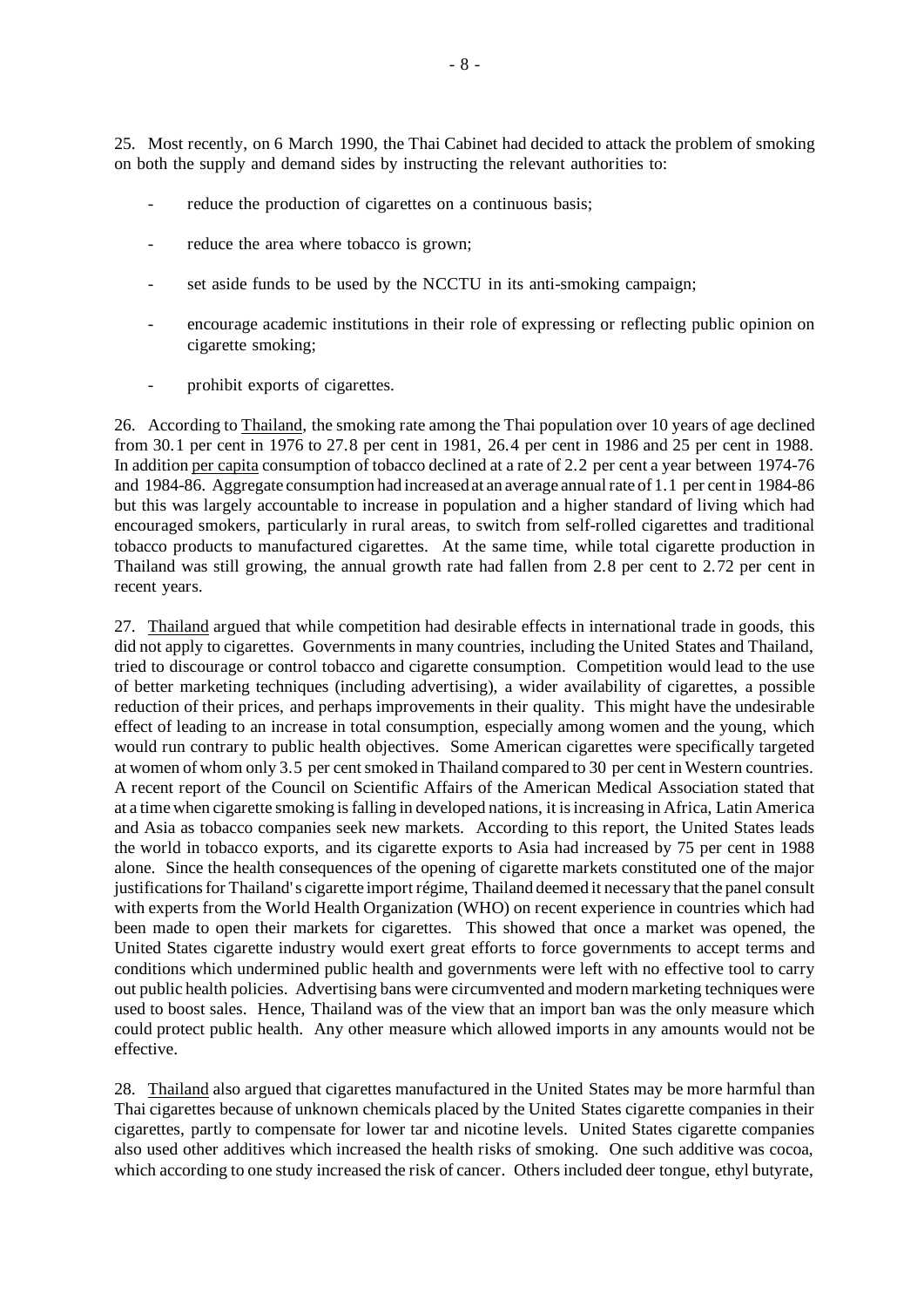linayle acetate, isoamyl acetate, 2,3,5 trimethyl and pyrazine. According to the United States Surgeon-General's 1984 report, "a characterization of the chemical composition and adverse biological potential of these additivesis urgently required, but is currently impossible because cigarette companies are not required to reveal what additives they employ in the manufacture of tobacco" (USDHHS, 1984). According to Thailand, some United States cigarettes contained nicotine which was extracted from tobacco leaf, resprayed back into the leaf as part of a process called "reconstituting" the tobacco. Re-adding nicotine in chemical form to tobacco leaf may make United States cigarettes different from Thai cigarettes in the strict sense of the word and make them more addictive, since it could make inhalation easier and absorption of nicotine by the bloodstream and the brain more efficient.

29. The United States replied that the health hazards of smoking had been the subject of extensive documentation in a number of countries. The existence of such hazards was not the real issue in this dispute. The United States did not believe that Thailand had established that its import ban served the purpose of protecting public health or that such a measure was necessary to accomplish that purpose. The Thai Tobacco Monopoly produced at least 15 brands of cigarettes appealing to all types of consumers. It had consciously attempted to imitate "American blend" cigarettes, clearly in response to perceived consumer demand. These "American-style" brands were among the Monopoly's best sellers. Its distribution system was both extensive and well-established at the wholesale and retail levels. Few barriers were imposed to entry into the retail cigarette business. Currently, Thailand had over 40,000 licensed cigarette retailers. The marketing techniques of the Thai Tobacco Monopoly were as effective as those of American manufacturers. N°decision had been adopted by the Thai Cabinet to reduce cigarette production until 6 March 1990, i.e. after the United States had requested the establishment of the panel. In the past, the Thai Tobacco Monopoly had ignored earlier Cabinet decisions. For example, it had not implemented the six labelling requirements mentioned by Thailand and was negotiating with the government to weaken two of them. Moreover, three major expansion plans had been initiated by the Thai Tobacco Monopoly between July 1987 and January 1990, despite government policy, and new orders had been placed for machinery which would enable the Monopoly to increase its production by 10 billion cigarettes in 1991. While the Ministry of Agriculture had been instructed in January 1988 to formulate a plan for reducing tobacco acreage, this was not relevant to the object ofthe dispute which was cigarettes. Furthermore,Thailand had not presented any information on a concrete plan to decrease acreage and Thai statistics showed, if anything, that tobacco acreage increased, rather than decreased, in the 1988/1989 season.

30. According to the United States, the reasons identified by Thailand for the increasing consumption of cigarettes, namely a switch from traditional tobacco products to manufactured cigarettes were of declining importance asthe economic situation of Thailand changed. Increased availability would lead to increased consumption if there was demand that was not currently satisfied. Thus, as had happened in other Asian markets which had recently liberalized import policies, opening the Thai market would lead to a shift in consumption from the Thai Tobacco Monopoly cigarettes to imported products, rather than to an increase in total demand.If the real issue was over advertising and concern over the creation of new customers and new demand, that problem should be addressed directly and not through a GATT-inconsistent import prohibition. The United States could not accept the view that the import ban on cigarettes was justified because of the lack of an alternative tool to carry out public health policy effectively. Any measures that could be taken in pursuance of such objectives should be taken on a national treatment basis.

31. The United States denied that its cigarettes raised special health concerns. Indeed, the Thai government had recognized that United States and other foreign cigarettes were less harmful than Thai cigarettes because of their significantly lower tar and nicotine content. Cigarettes exported from the United States were the same product as the ones sold in the United States. Their ingredients had been disclosed to the Department of Health and Human Services since 1985, in pursuance of the Federal Cigarette Labelling Act. That Department had raised no issue with any of the items on the list of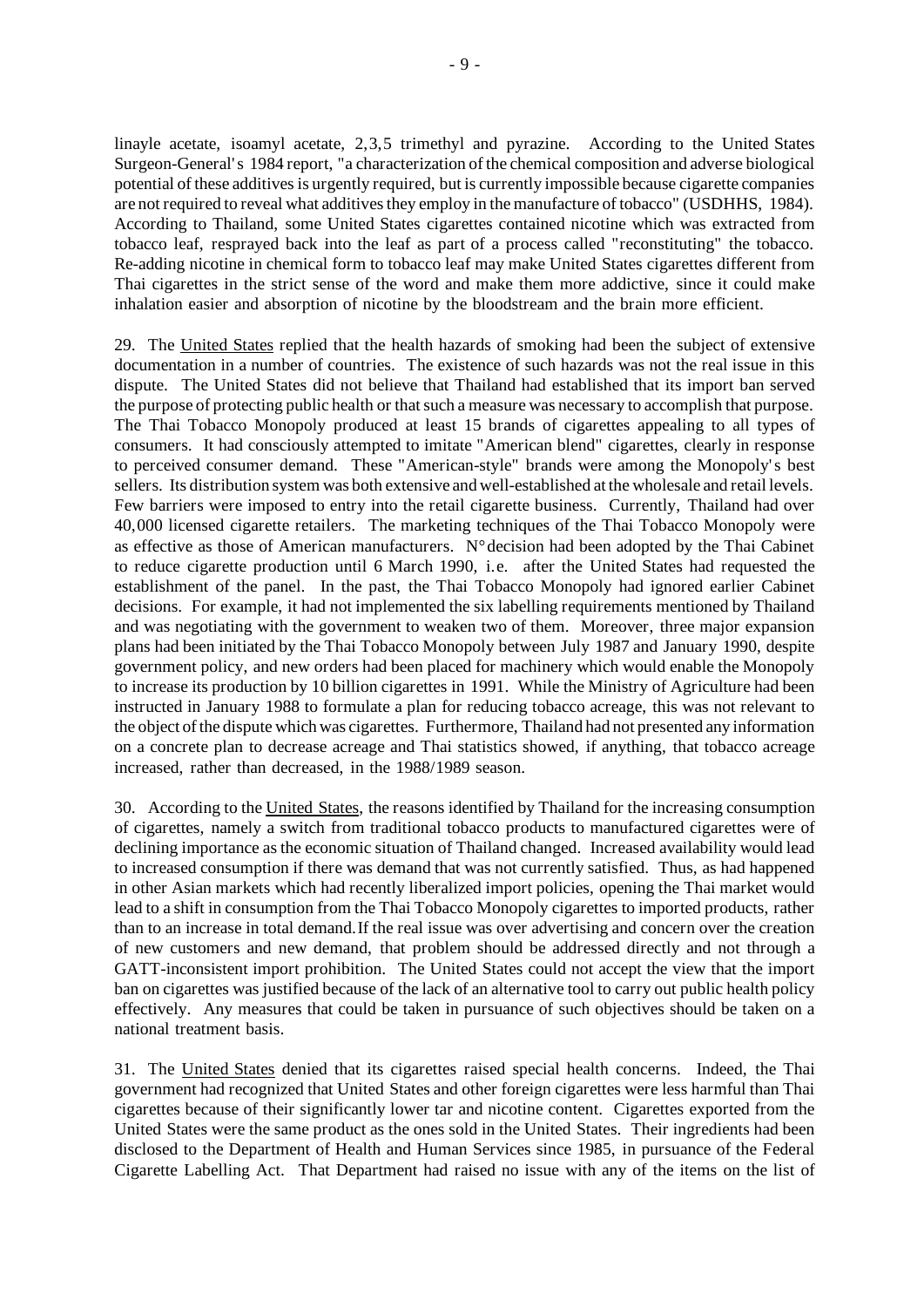ingredients that had been reported each year. None of the other countries, such as the United Kingdom, France and the Federal Republic of Germany, which also required disclosure of ingredients, had raised problems with ingredients in United States cigarettes. Thailand, however, had no regulations or restrictions on ingredients or flavourings used in cigarettes. The United States noted that the Thai Government admitted that the Thai Tobacco Monopoly used additives in its cigarettes. With respect to the ingredients that the Thai Government cited as raising health concerns, the United States noted that the US cigarette industry, unlike the Thai Tobacco Monopoly, did not use deer tongue, also known as coumarin. The Thai Tobacco Monopoly also purchased cocoa which it used as flavouring and which was on the list of approved ingredients of every country that maintained one. It was also a substance frequently consumed asfood or beverage. 2,3,5 trimethyl was a flavoured aroma ingredient commonly used in food products and approved by the US Food and Drug Administration. Reconstituted tobacco had less nicotine than full leaf tobacco and the Thai Tobacco Monopoly intended to use this technique in the future. According to independent studies, tar and nicotine levels in Thai cigarettes were higher than in foreign cigarettesillegally imported into Thailand. While it wastrue that United States cigarette exports to Asia had increased in recent years, this increase, which was due to the dismantling of monopoliesin several countries, had been froma zero base which explained the high percentage increase in exports.

32. Thailand replied that it had never recognized that foreign cigarettes were less harmful than Thai cigarettes. Even though their tar and nicotine contents might be lower, they were more addictive than Thai cigarettes because smokers tended to consume a higher number of low tar and nicotine cigarettes, in order to obtain the amount of nicotine to which they were used. Artificial flavourings and other ingredients were added to low tar/nicotine cigarettes to compensate for the milder taste of such cigarettes. Thailand, like the United States, had regulations on ingredients and flavourings. The Thai Tobacco Monopoly was required by a Cabinet resolution of February 1990 to disclose the ingredients of its cigarettesto the Ministry of Public Health. This Ministry had requested the Ministry of Finance, which supervised the Thai Tobacco Monopoly to instruct it to reduce or eliminate three of the ingredients which were considered particularly dangerous to health. Some of these, such as cocoa could be harmless when eaten or drunk, but could be carcinogenic when burned. While it wastrue that the list of additives to American cigarettes had been submitted to the Department of Health and Human Servicessince 1985, only a consolidated list of additives which was used by six manufacturers was submitted by these manufacturers, without identifying the brand (or brands) of cigarettes containing particular additives and without indicating the amount of each additive used. Thus, the nature of the information given to the Department of Health and Human Services limited the ability to conduct a thorough analysis of the potential health risks of additives. Canada had passed legislation requiring all cigarette manufacturers to disclose the additives they used, and as a result one leading United States manufacturer had withdrawn several of its brands from the Canadian market. Moreover, Thailand did not agree that cigarettes exported from the United States were the same product as those sold on the domestic market. Recent studies had shown that some foreign cigarettes sold in Asia contained a higher tar level than the same brands sold in Australia, Europe or the United States.

33. Thailand recognized that consumption of cigarettes had continued to rise in Thailand, in spite of the efforts by the government with the support of non-governmental organizations, because such campaigns took a long time to produce effects, as had been seen in the United States where consumption had continued to rise until 1981, even though the first anti-smoking campaign had been initiated in 1965. Thailand denied that the objective of its policy was to protect domestic production of cigarettes.  $N^{\circ}$  new factory had been built in the last 12 years and a number of plans to expand existing capacity had been rejected by the government. Any machinery installed in existing factories was only replacing equipment whose life-span had expired. While it was true that the Thai Tobacco Monopoly had delayed implementing the health warnings required by the Cabinet, and had tried to weaken two of them, it could not ignore cabinet resolutions and would have to enforce the warnings. Health considerations overrode any other policy objectives of the government. Thus, the Ministry of Finance had estimated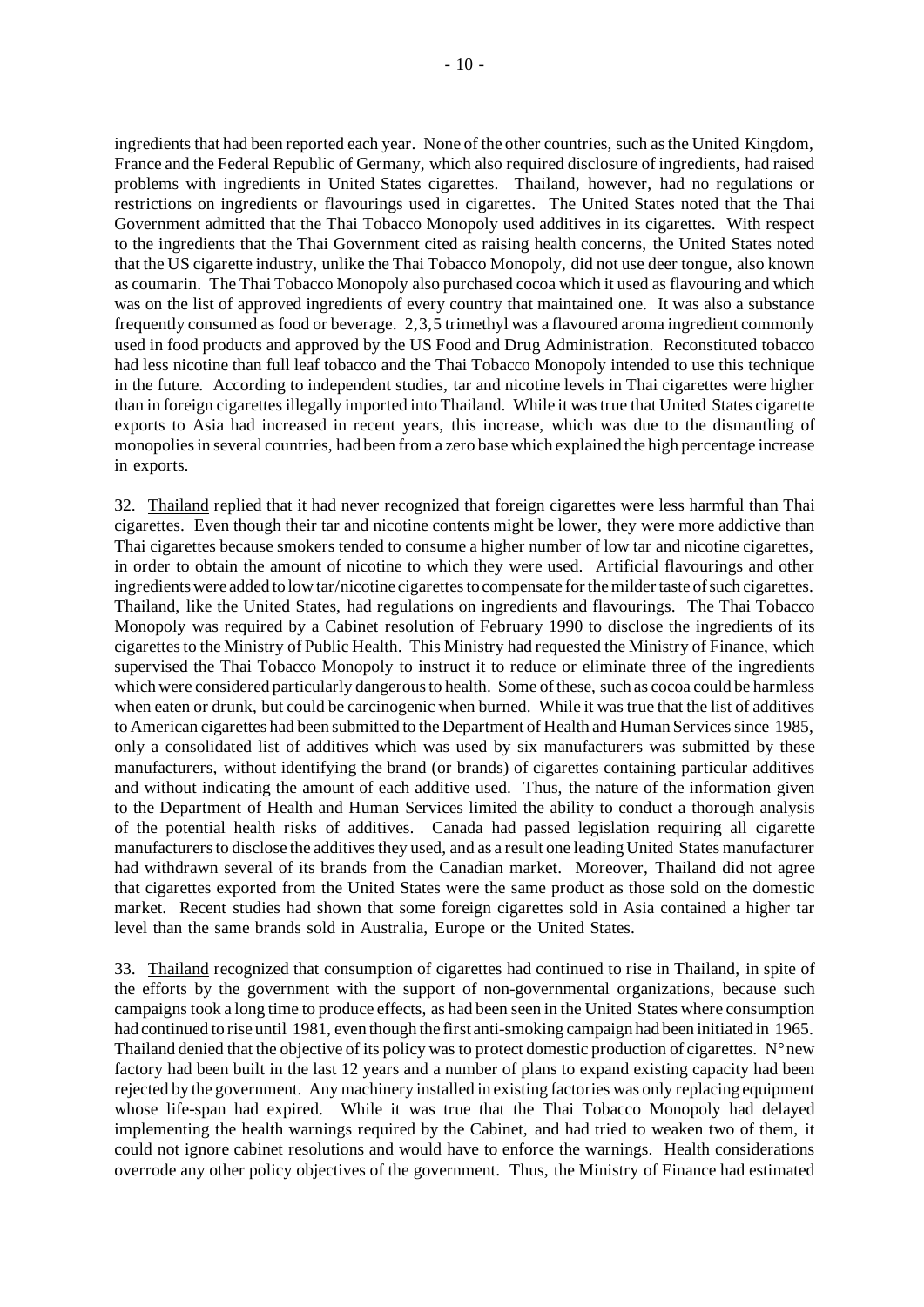that the importation of cigarettes would yield an extra revenue of baht 800 million (about US\$30 million) per year which was a substantial sum for a developing country. However, the government had decided to forego this sum in deference to public health considerations.

34. Since May 1989 Thailand had resisted bilateral pressures, under Section 301 of the US Trade Act, to open its market for cigarettes, and faced the imminent threat of retaliation against Thai exports to the United States, valued at US\$166 million. Even though exports were the linchpin of Thailand's economic success, such considerations had given way to health concerns. In the course of these bilateral pressures, the United States had made it clear that its objectives were not limited to market opening and national treatment on internal taxation but covered other areas, such as a unilateral reduction of Thailand's import duty on cigarettes to zero, a low specific rate of excise tax on cigarettes (which when converted to an ad valorem basis, would work to the advantage of higher-value American cigarettes) and the right for manufacturers of foreign cigarettes to advertise and conduct point-of-sale promotion even though such a right was denied to manufacturers of domestically-produced cigarettes. Thailand therefore sought from the Panel a recommendation as to whether Thailand was required by GATT provisions to grant such concessions to the United States. Such a recommendation was necessary to protect the credibility of the multilateral dispute settlement mechanism. Thailand also sought from the Panel confirmation of its understanding that, in the event of its market for cigarettes being opened, its obligations with regard to the pricing, distribution, advertising, promotion and labelling of cigarettes were limited to providing national treatment for foreign cigarettes.

35. In the view of the United States, there was a marginal benefit to be gained from smoking low tar and nicotine cigarettes, rather than high tar and nicotine cigarettes. With respect to tobacco additives, it considered that there was no evidence that these additives had any adverse effects and referred the panel to the findings of the American Health Foundation which were annexed to the WHO submission. Moreover, Thailand's import prohibition had always affected all cigarettes and not simply those containing additives, many of which such as menthol were also used by the Thai Tobacco Monopoly. United States cigarette manufacturers complied with the labelling and disclosure requirements of United States law. Apart from cigarettes sold in countries where local content requirements resulted in United States companies manufacturing locally for domestic consumption through licensees, and in consequent variations in tar and nicotine levels, all other cigarettes exported from the United States were identical to the product sold on the domestic market. Unless Thailand amended the Tobacco Act of 1966 to eliminate the monopoly on the manufacture of cigarettes, foreign firms would have to supply the Thai market through imports. In the case of Canada, only 1 per cent of the market had been held by United States cigarette manufacturers prior to the introduction of a reporting requirement for additives. That did not change after the implementation of the requirement as much of US manufacturing and sales were effected through Canadian licensees. Some firms had expressed concern about the protection of their trade secrets and had considered that the size of the market did not justify continuing their export effort, especially as each Canadian province had enacted individual requirements thus atomizing the market. The United States denied that it was seeking anything other than the application of national treatment in measures taken by Thailand to control the consumption of cigarettes and objected to the Panel making recommendations on issues not raised by it, as these issues were outside the terms of reference of the Panel.

(iii) Protocol of Accession

36. Thailand argued that the Thai import régime for cigarettes was in full conformity with Thailand's rights and obligations under the General Agreement as the Tobacco Act of 1966 on which the import restrictions were based, was covered by paragraph 1(b) of the Protocol for the Accession of Thailand by the General Agreement according to which: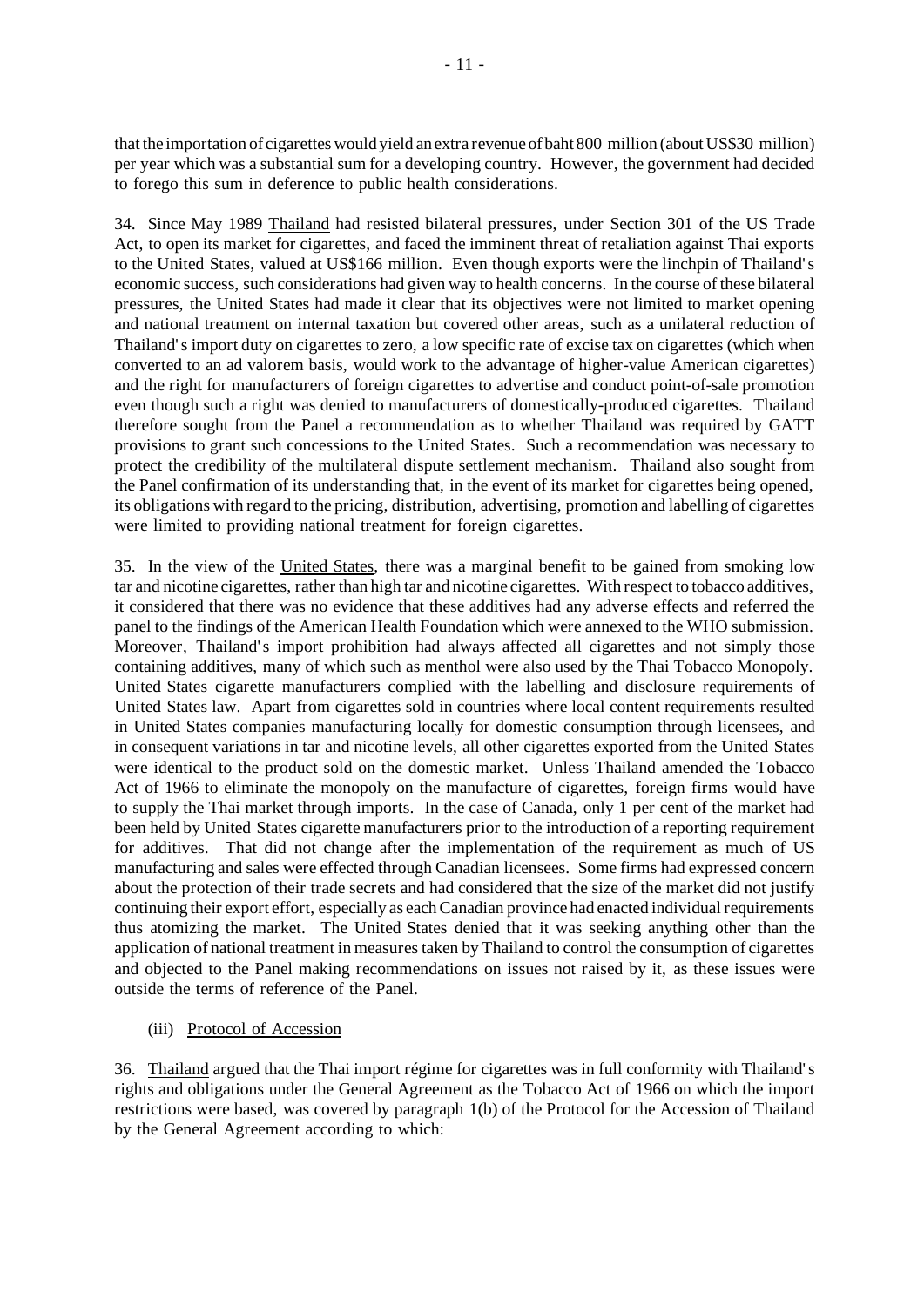"Thailand ... shall apply to contracting parties provisionally and subject to this Protocol, ... (b) Part II of the General Agreement to the fullest extent not inconsistent with the legislation existing on the date of this Protocol" (BISD, 29S/3).

37. Recalling that the recent panel report<sup>1</sup>, adopted by the CONTRACTING PARTIES, on "Norway's Restrictions on Imports of Apples and Pears" had concluded that in order to be eligible under the Protocol, existing legislation must (a) be legislation in a formal sense, (b) predate the Protocol and (c) be mandatory in character by its terms or expressed intent, the United States argued that Thailand's restrictions on cigarette imports were not covered by its Protocol of Accession, because although they predated its accession to the GATT, they were not mandatory. Section 27 of the Tobacco Act, 1966, did not impose a mandatory prohibition on importation of cigarettes, but only empowered the Director-General of the Excise Department to issue import licences. Moreover, imports had occurred under the Act.

38. According to Thailand, the Tobacco Act of 1966, which was the legal basis for restrictions on the importation of cigarettes, constituted existing legislation within the meaning of the Protocol. The Act could satisfy each and every condition specified in the recent Panel report on Norway - "Restrictions" on Imports of Apples and Pears" (L/6474, paragraph 5.7). The Act, which was adopted in 1966, predated the Protocol, which had itself been adopted in 1982. Even though the Act did not state explicitly the intent of minimizing harm to public health, it was self-evident that its intent was identical to that of its predecessor, namely the Opium Act of 1929, which was to control consumption in order to minimize the harm to health. The Tobacco Act shared the same features as the Opium Act in requiring strict control over the production, distribution, consumption etc. of the product from beginning to end. Asin the case of the legislation which it had replaced, namely the Tobacco Acts of 1938 and 1943, the 1966 Act required the Thai government to control production, consumption, internal and international trade of cigarettes. The purpose of the Act was to ensure that the quality and quantity of tobacco products were such that they did not jeopardize public health. With this objective, the law regulated the supply of tobacco products from both domestic and foreign sources. The importation of tobacco, including cigarettes, was explicitly prohibited under Section 27 of the Tobacco Act of 1966. Although such prohibition could be relaxed by the Director-General of the Excise Department, the mandatory intent of the law had to be respected.

# D. Article III

39. The United States recalled that paragraph 3 of the Protocol of Accession of Thailand to the GATT stated that Thailand "intends to bring into line with Article III of the General Agreement, the business and excise taxes with respect to items on which the incidence of these taxes varies according to whether the items are locally produced or imported" (BISD, 29S/3), and that the CONTRACTING PARTIES had decided to allow Thailand until 30 June 1987 to bring these taxes into line with Article III. In 1987, noting that steps had been taken to align the rates of business and excise taxes applied in Thailand to domestic and imported products and that the Thai government was in the process of introducing a value-added tax system which would impose uniform taxes on domestic and imported products, the CONTRACTING PARTIES had granted Thailand a further extension of time until 30 June 1990, for it to bring aspects of its tax system into conformity with Article III.

40. According to the United States, the discriminatory and protective aspects of the tax system applied by Thailand on cigarettes had not been addressed in the eight years which had passed since Thailand had stated in its Protocol of Accession to the GATT its intention to bring its excise and business taxes into conformity with Article III. Legislation to implement a value-added tax system had not yet been introduced in Parliament.

 $\overline{\phantom{a}}$  , we can also the contract of  $\overline{\phantom{a}}$ <sup>1</sup>Panel on "Norway - Restrictions on Imports of Apples and Pears" (L/6474).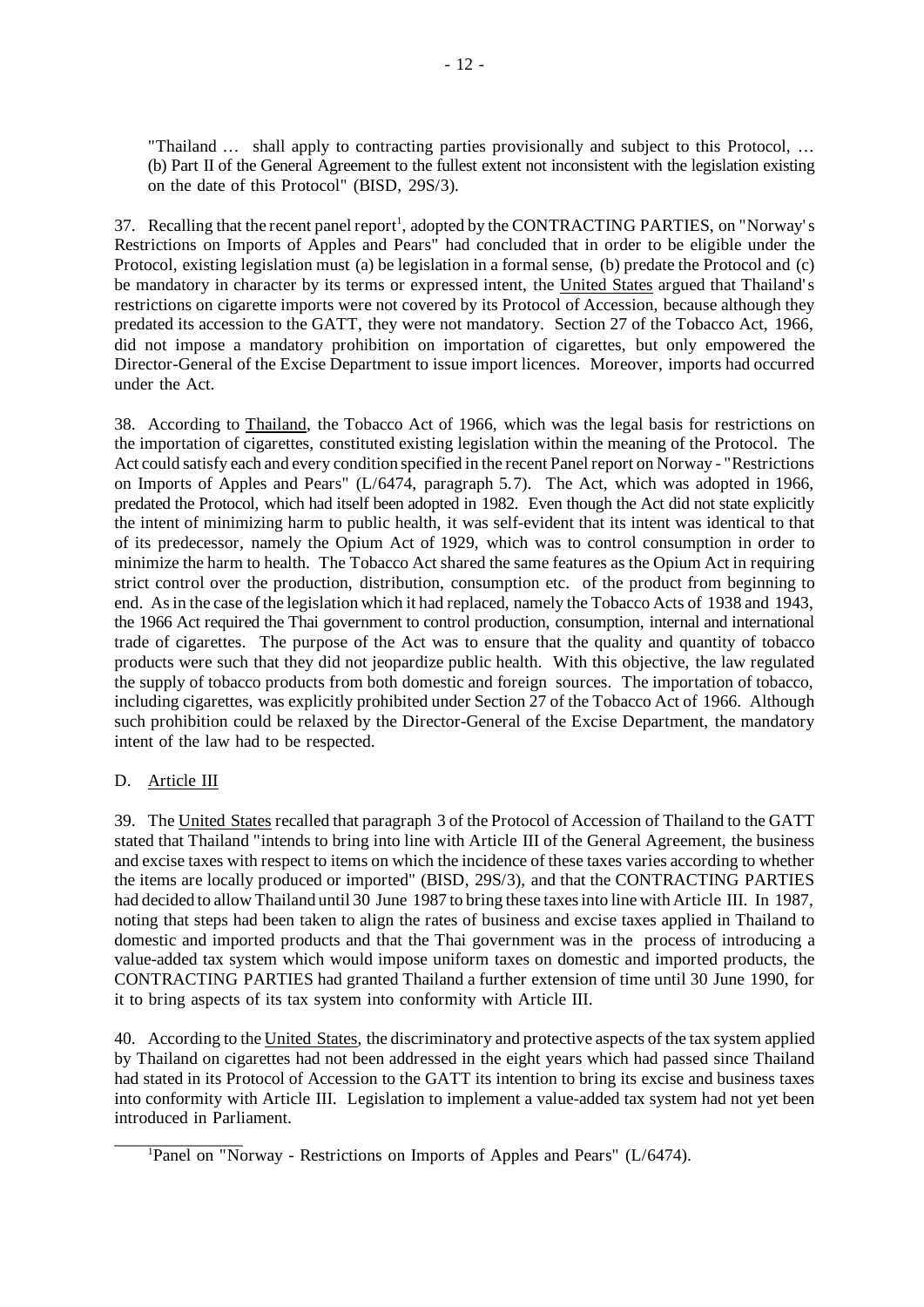41. In the view of the United States, adoption and implementation of a value-added tax system was not the only means to address the problems raised by the application to cigarettes of the Thai business and municipal taxes. These problems should be addressed promptly and directly. Furthermore, adoption of a value-added tax on cigarettes, as planned by the Thai government, would not eliminate all of the discriminatory aspects of cigarette taxation in Thailand because the value-added tax on imported and domestic cigarettes would replace the business and municipal taxes but the excise tax, with rates tied to the amount of domestic tobacco in the cigarette and higher ceiling rates for imported cigarettes, would continue to be applied. Thus domestic production of cigarettes would still be protected by a tax system permitting imposition of a higher rate of tax on imported products than on the like domestic product.

(i) Excise Tax

42. In the view of the United States, cigarettes of varying tobacco mixtures were directly substitutable for the same end use. Although consumers may have different preferences resulting in a number of different brands being offered in a particular market, manufactured cigarettes shared the same general and many specific characteristics. They were therefore like products in the meaning of Article III. By imposing higher excise taxes on foreign cigarettes than on domestic ones Thailand applied internal taxes on imported products in excess of those applied to like domestic products and thus acted inconsistently with its obligations under Article III.

43. Thailand accepted that the ceiling rate for the excise tax on foreign cigarettes was 80 per cent of the retail price or 0.60 baht/gram whereas the ceiling rate for domestic cigarettes was 60 per cent of the retail price. It also recalled that Article III:2 referred specifically to applied rates of tax and not to ceiling rates. The Thai Cabinet had decided on 20 June 1990, to apply a single rate of excise tax on all cigarettes, regardless of their origin and local tobacco content, thus eliminating any possibility for the excise tax to be applied in such a manner as to afford protection to domestic production of cigarettes. On 11 July 1990, the Ministry of Finance had issued a regulation stipulating that the excise tax would be applied to domestic and imported cigarettes at a single rate of 55 per cent. Hence, Thailand had fulfilled its Article III obligations with respect to the excise tax on cigarettes.

44. The United States contended that the new regulations had not changed the statutory rate of tax that could be applied to imported and domestically produced cigarettes. Thus, the Thai law, on its face, permitted the application of a higher rate of tax on imported products than on domestically-produced cigarettes. In response to Thailand's assertion that, since no action had been taken which was inconsistent with Thailand's GATT obligations, it would be premature to claim that the Thai excise tax régime could be discriminatory, the United States stated that the Panel on "United States - Section 337 of the Tariff Act of 1930" had looked at the potential for discriminatory action ratherthan atspecific instances of discrimination.

# (ii) Business and Municipal Taxes

45. The United States argued that Thailand imposed business and municipal taxes on imported cigarettes, while exempting manufacturers and sellers of cigarettes made from domestic tobacco leaf from payment of their taxes. Thai officials had informed the United States that the Thai Tobacco Monopoly did not pay business and municipal taxes on any of its cigarette sales. This clearly resulted in imposition of internal taxes on imported products in excess of those applied to like domestic products and was thus inconsistent with Thailand's obligations under Article III.

46 Thailand responded that exemption from business and municipal taxes was not conditional upon whether the cigarettes were imported or domestically produced since cigarettes imported by "licensed tobacco manufacturers" were also exempted from payment of the taxes.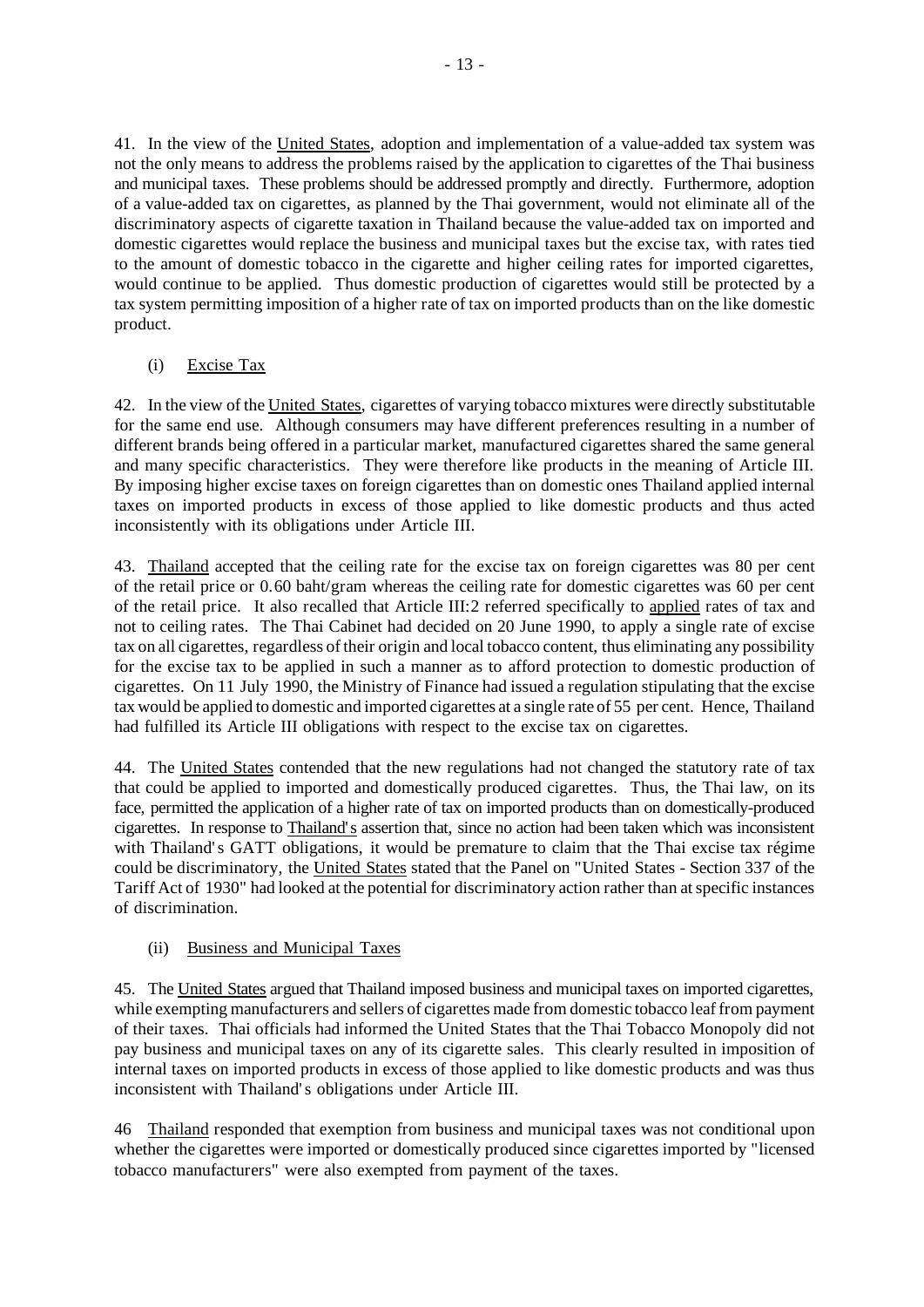47. TheUnited States consideredthat exempting cigarettesimportedby licensed tobaccomanufacturers from payment of business and municipal taxes failed to resolve the issue of application of an additional tax on some imported products, in that only Thai entities, with facilities in the country, had been licensed as tobacco manufacturers. Thus, only the Thai Tobacco Monopoly or one of the other entities manufacturing tobacco products in Thailand could be exempted from the business and municipal taxes, in the event that they were authorized to import cigarettes. Importers withoutsuch facilities and licenses were not exempted. The panel on "United States - Section 337 of the Tariff Act of 1930"<sup>1</sup> had concluded that the applicability of Article III:4 could not "be denied on the ground that most of the procedures in the case before the Panel are applied to persons rather than products, since the factor determining whether persons might be susceptible to Section 337 proceedings or federal district court procedures is the source of the challenged products, that is whether they are of United States origin or imported". In the view of the United States a tax exemption based on the identity of the importer was inconsistent with Article III.

48. While disagreeing with this view, Thailand subsequently informed the Panel that the Ministry of Finance had decided to streamline the business and municipal tax régime on cigarettes and had proposed that a Royal Decree be issued under the Revenue Code to explicitly exempt all cigarettes, whether imported or domestically produced, from payment of these taxes. On 27 August 1990, Thailand informed the Panel that the Royal Decree was adopted on 18 August 1990 and stated that Thailand had thereby fulfilled its Article III obligations with respect to business and municipal taxes on cigarettes.

# IV. Submission by the European Communities

49. The European Communities stated that, as an important manufacturer and exporter of cigarettes, they had a significant interest in the opening of the Thai market for cigarettes which was estimated to be worth approximately US\$1,500 million annually. The Communities believed that the operation of Thailand's import licensing régime for cigarettes constituted a de facto prohibition inconsistent with Article XI:1, which was not covered by the exceptions set out in Article XI:2 or Article XX(b) and could not be justified under Thailand's Protocol of Accession to the GATT. The Communities also believed that there was insufficient evidence that Thailand was bringing its internal taxes into conformity with Article III as it had undertaken to do at the time of its accession to GATT. The maintenance on cigarettes of discriminatory excise and business taxes could not be justified under the terms of paragraph 3 of Thailand's Protocol, eight years after its accession. The Communities therefore supported the United States in its request that the Panel recommend that Thailand eliminate the quantitative restrictions maintained on imports of cigarettes and bring its tax laws and practices on cigarettes into conformity with its obligations under the General Agreement.

# V. Submission by the WHO

\_\_\_\_\_\_\_\_\_\_\_\_\_\_

50. On the basis of the Memorandum of Understanding between the parties (see paragraph 3 above) and in pursuance of Thailand's request (paragraph 27 above), the Panel asked the World Health Organization (WHO) to present its conclusions on technical aspects of the case, such as the health effects of cigarette use and consumption, and on related issues for which the WHO was competent.

51. In submissions to the Panel which were generally supported by Thailand, representatives of the WHO explained that one of the best known effects of smoking was lung cancer but that pulmonary and cardiovascular diseases were also attributable to it, as were increased risks of miscarriage, still-births

<sup>&</sup>lt;sup>1</sup>Panel report on "United States - Section 337 of the Tariff Act of 1930" (L/6439).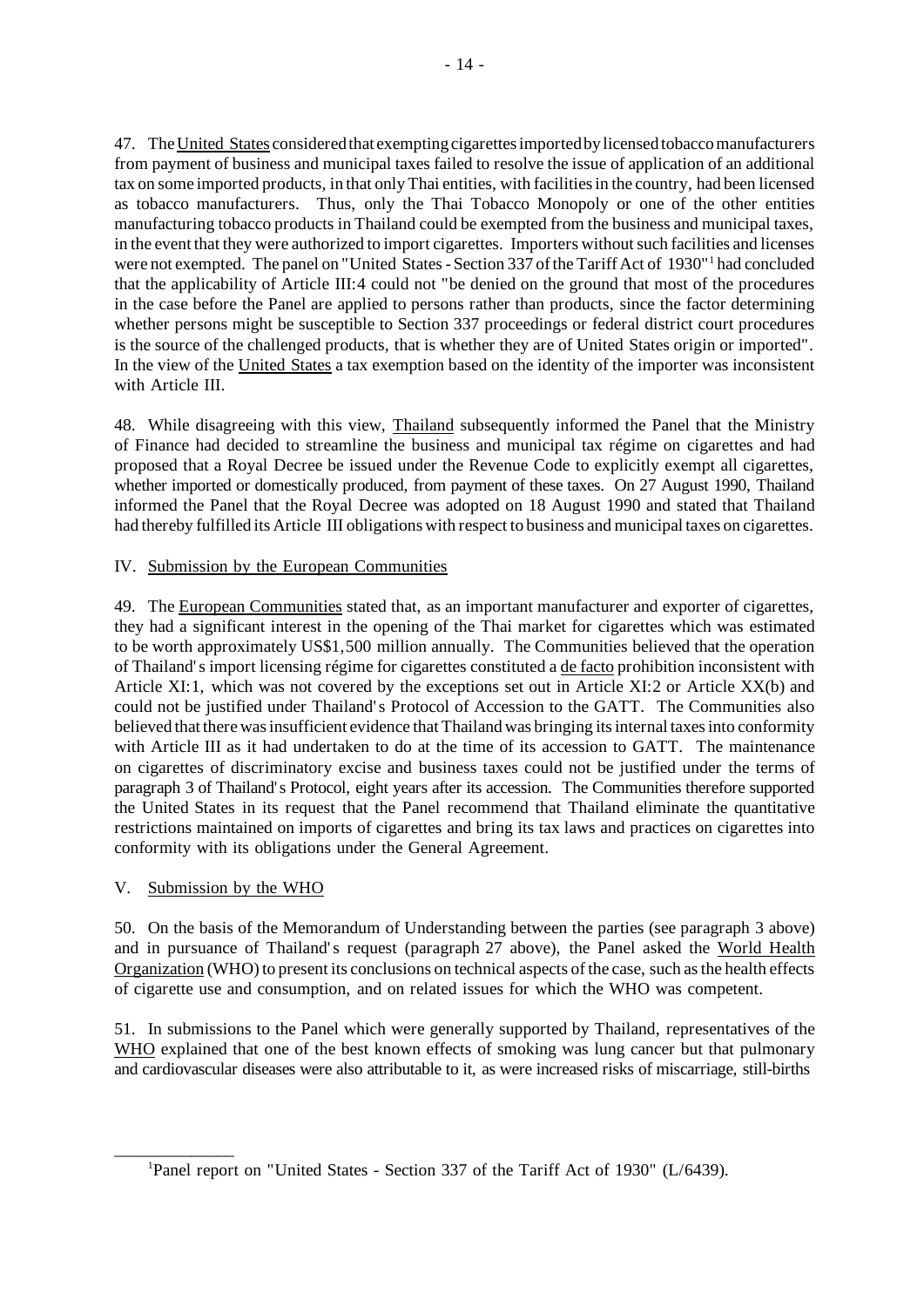or reductions in birth weights. Many other health problems had also been linked with smoking. Cigarette smoking had been shown to be the leading cause of preventable death and disease in developed nations. As far as Thailand was concerned, smoking-related cancer was not as high as in many other developing countries and was relatively low in comparison to more affluent countries. However, an increase in cigarette smoking would lead to an increase in mortality due to lung cancer and hypertension, which was already rising because of the increase in cigarette consumption which had occurred 10 to 20 years ago.

52. According to the representatives of the WHO, cigarette smoking was declining in industrialized nations at a rate of 1.1 per cent a year, but rising in developing countries by 2.1 per cent a year. Smoking prevalence was high among males in developing countries, but low among women and children. There were sharp differences between the cigarettes manufactured in developing countries such as Thailand and those available in developed countries. In Thailand like in other developing countries, the market was dominated by a state-owned monopoly which promoted smoking minimally, in the absence of competition. Locally grown tobacco leaf was harsher and smoked with less facility than the American blended tobacco used in international brands. Locally-produced cigarettes were unlike those manufactured in western countries in that sophisticated manufacturing techniques such as the use of additives and flavourings, or the downward adjustment of tar and nicotine were not generally available, or were primitive in comparison to the techniques used by the multinational tobacco companies. These differences were of public health concern because they made smoking western cigarettes very easy for groups who might not otherwise smoke, such as women and adolescents, and create the false illusion among many smokers that these brands were safer than the native ones which consumers were quitting. In Thailand, half of the tobacco crop was consumed in the form of hand-rolled cigars or cigarettes which yielded large amounts of nicotine and tar and were popular among the elderly. However, their use was fading as old people died. There was no indication that young women turned to manufactured cigarettesinstead of the self-made ones which their elders had smoked. Approximately half of all tobacco was used in the manufacturing of cigarettes by the government-owned monopoly which had produced 30.4 billion cigarettes in 1987. An additional 1.5 billion cigarettes had been smuggled into the country the same year, and foreign cigarette companies had advertised these allegedly imported cigarettes on television and billboards despite the administrative ban on advertising which had been in effect prior to the legislative ban. Current adult smoking rates were 67 per cent for males and 6 per cent for females. The male rate had declined by 6 per cent since 1981. Adult per capita consumption had also declined from 1,100 cigarettes per person in the late 1970s to 900 in 1985. The per capita rate was far lower than in the United States where it stood at 3,200 per person per year. A major factor in the recent decline in per capita consumption of cigarettes in Thailand had been the adoption ofrecommendedWHO smoking control policies by the small but growingThai tobacco control programme which had recently secured passage of a law prohibiting all forms of tobacco advertising, including a ban on events sponsorship and forceful warning labels on packages. A number of events and numerous educational programmes had been held in Thailand on "World N°Tobacco Day" by the Thai Anti-Smoking Group which had been critical of the Thai Government's support of tobacco and had acted independently of the Government. If the multinational tobacco companies entered the market, the poorly-financed public health programmes would be unable to compete with the marketing budgets of these companies, as had been the case in other Asian countries whose markets had been opened. As a result, cigarette consumption and, in turn, death and disease attributable to smoking would increase.

53. The representatives of the WHO stated that the use of additives in American cigarettes had increased greatly during the 1970s with the introduction of low-yield cigarettes. They were used to restore the lost flavour of the cigarette brought about by the reduction in tar and nicotine. The US Surgeon-General reports had concluded that the lowering of tar and nicotine had only a marginal benefit in contrast to quitting. Smokers of low-yield cigarettes had been found to increase their consumption or to inhale more deeply. The health effects of cigarette additives were being analysed by the US Department of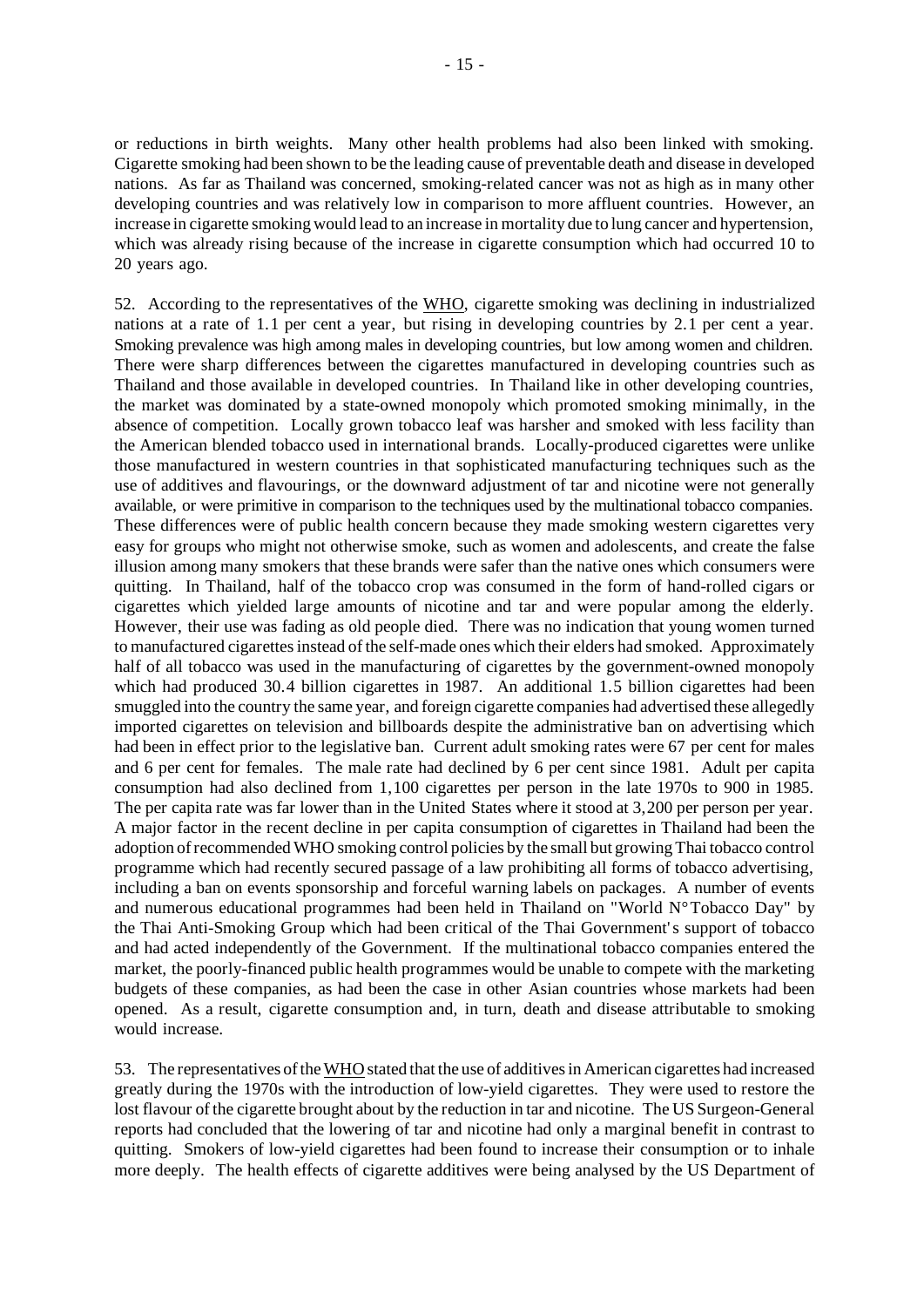Health and Human Services which considered this task to be "enormously complex and expensive". Serious concerns about the presence in cigarettes of certain additives had been raised by the American Health Foundation which acted as a consultant to the Department of Health and Human Services on this issue. However, there was no scientific evidence that one type of cigarette was more harmful to health than another.

54. According to the WHO representatives, another major difference between manufacturers of American cigarettes and of Thai cigarettes wasthat the former designed special brands aimed at the female market. These cigarettes contained a much lower tar and nicotine level, thus making it easier for women to inhale the smoke. Some were also made to appeal to women by the addition of perfume or were made long and slender to suggest that smoking would result in thinness.

55. The WHO representatives stated that the experience in Latin America and Asia showed that the opening of closed cigarette markets dominated by a state tobacco monopoly resulted in an increase in smoking. Multinational tobacco companies had routinely circumvented national restrictions on advertising through indirect advertising and a variety of other techniques. However, one country outside Latin America and Asia had recently taken action to ban the utilization in advertising of brand imagery linked to tobacco products. Particularly concerned by the threats posed by advertising, the member states of WHO had adopted in May 1990, resolution WHO 43.16 which urged all member states:

"to consider including in their tobacco control strategies plans for legislation or other effective measures at the appropriate government level providing for:

...

(c) progressive restrictions and concerted actions to eliminate eventually all direct and indirect advertising, promotion and sponsorship concerning tobacco;"

56. The representatives of the WHO stated that their organization had convened in 1982 an Expert Committee on "Smoking Control Strategies in Developing Countries" which had made a number of recommendations designed to reduce smoking. In particular, this Committee, many of whose recommendations had already been adopted in Thailand, had recommended to developing countries that all advertising and promotion of tobacco products be prohibited, including through the sponsorship of sporting events, that where tobacco is a commercial crop, its rôle be reduced in the economy through alternative use of land and labour for which the assistance of organizations within the UN system, such as FAO and the World Bank, would be sought. The same Committee had recommended to developed countries, inter alia, that any action possible be taken to curb activities aimed at promoting and selling tobacco products and that any exported tobacco products conformto standards obtaining in the exporting country in terms of health warnings, emissions and product information.

57. The representatives of WHO also stated that policies which raised the price of cigarettes, for instance through taxation, could result in a reduction in smoking. Studies showed that price elasticities were higher for younger smokers than for dependent ones. A recent study carried out in a developing country indicated that the price elasticity of smoking was higher in developing countries than in developed ones, thus making measures which raise the price of cigarettes, such as excise taxes, effective public health policy tools in such countries.

58. Responding to the submission of the WHO, the United States did not take issue with its statements regarding the effect of cigarette use or consumption on human health because this was within the WHO's area of recognized expertise. However, the United States took issue with some of the conclusions drawn by the WHO on the effect of lifting the import ban on cigarettes in Thailand as well as with the factual basis for these conclusions. The United States did not consider that the WHO was specially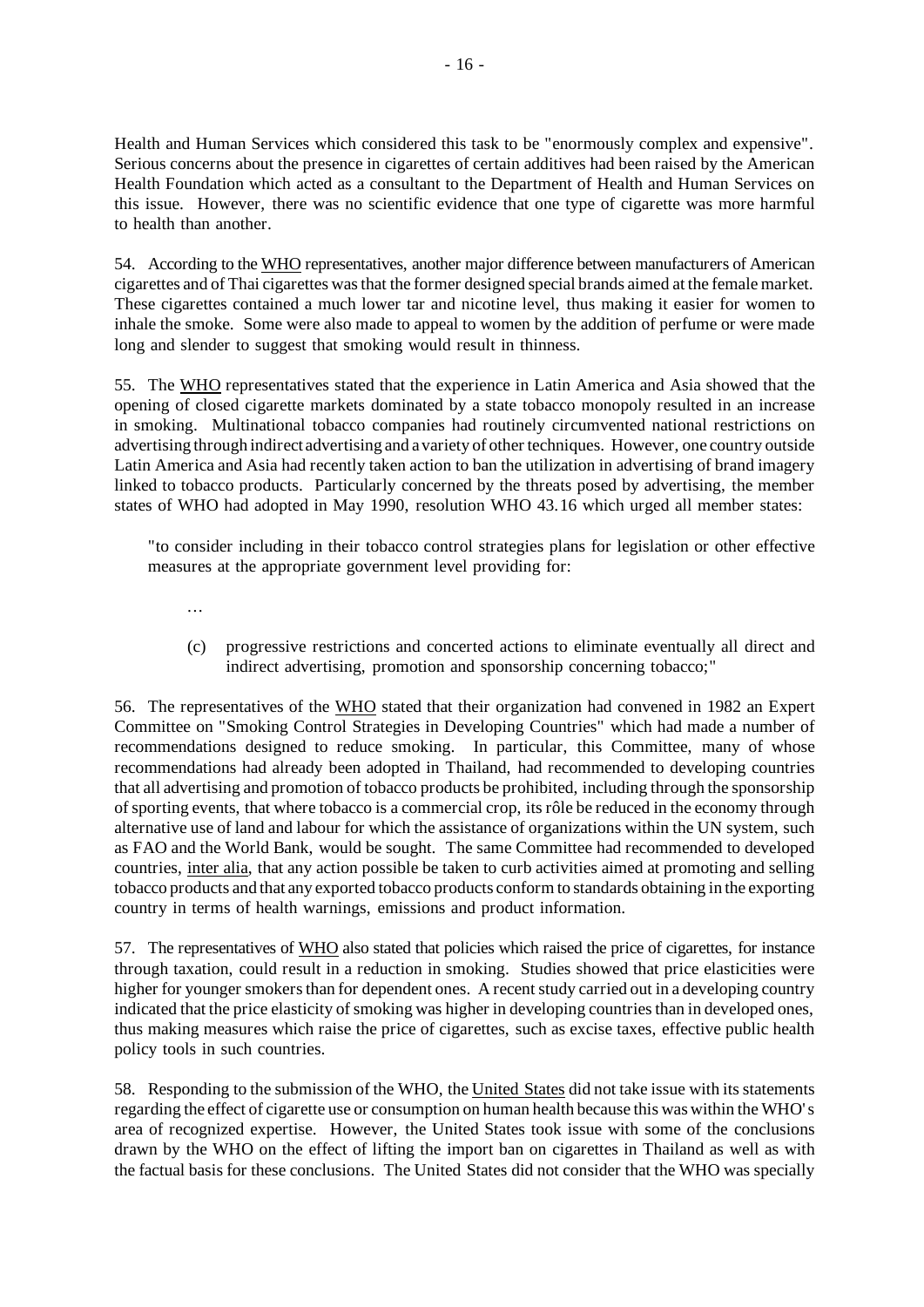competent to address the "health consequences of the opening of the market for cigarettes" as requested by Thailand, but urged the Panel to limit the issues presented to the WHO to those aspects referred to in the Memorandum of Understanding between the parties (see paragraph 3 above).

59. On the question of additives contained in American cigarettes, the United States noted that the American Health Foundation had stated that for the great majority of agents in the list of tobacco additives contained in the 1988 report of the Independent Scientific Committee on Smoking and Health, they had no knowledge of adverse health effects. Nevertheless, some of the agents aroused concern.

60. The United States disagreed with the assertion that Thai cigarettes were unlike western cigarettes. In the view of the United States, the Thai Tobacco Monopoly had used additives and flavourings for some time and had imitated United States cigarettes with the help of imports of United States tobacco. While the equipment presently used by the Thai Tobacco Monopoly was not very modern, some of the machinery being purchased would permit the reconstitution of tobacco and the use of other modern cigarette manufacturing techniques. Neither did the United States agree with the view that prior to the imposition of the total ban on cigarette advertising, foreign companies had been advertising smuggled cigarettes. Some of the actions complained of could have been instances of trademark infringements or marketing of legitimate goods. Moreover, the Thai Tobacco Monopoly had been advertising its cigarettes during the period when the administrative ban had been in force. The United States noted that Thailand cited the figure of 3.5 per cent for the smoking rate among women whereas the WHO reported the figure of 6 per cent. While such statistics did not appear reliable, what seemed certain was that the level of production of cigarettes in Thailand was rising at a large and steady pace.

61. As to the effect of the lifting of restrictions on imports in other Asian countries, the United States considered that in these countries such restrictions as may have been implemented had not been effective in decreasing the level of consumption. In one of these countries consumption had declined after the cigarette market had been opened and had been accompanied by a shift in consumption from domestic to foreign cigarettes. In another country, the growth rate of consumption had slowed down after the market had been opened while in the third, consumption had not changed in the 18 months which had passed since the market had been opened. Comparisons between one of these countries and in particular Thailand were not appropriate because of developmental and cultural differences. It was therefore not accurate to draw the conclusion on the basis of the experience of these countries, that smoking among Thai women would increase as a result of opening of the Thai market.

62. The United States also stated that the 1989 Report of the United States Surgeon General had concluded that there was no scientifically rigorousstudy available to the public that provided a definitive answer to the basic question of whether advertising and promotion increase the level of tobacco consumption and that the extent of the influence of advertising and promotion on the level of smoking was unknown and possibly unknowable. ("Surgeon General, Reducing the Health Consequences of Smoking" 512-12(1989).) Even if it were accepted that advertising had an effect on the level of consumption of cigarettes, restrictions on advertising and fiscal measures to affect the price of cigarettes were available to control the level of consumption. Such measures could be applied on the basis of national treatment and thus provide a GATT consistent measure of addressing the problem. The United States could not share the view that the Thai government and the anti-smoking lobby would not be able to resist the efforts of the foreign cigarette interests to permit the marketing practices that they opposed.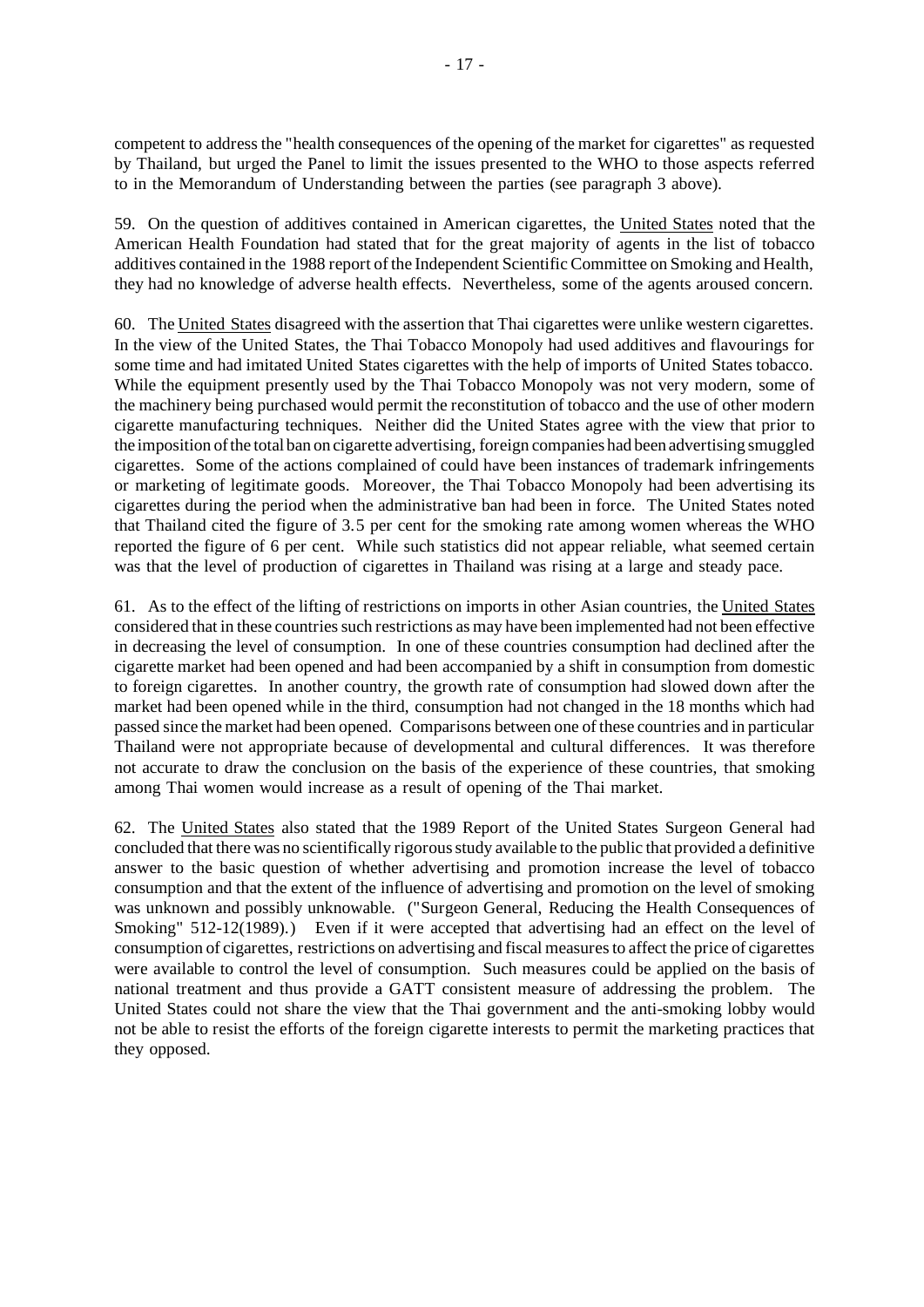# VI. FINDINGS

## A. Introduction

63. The Panel noted that the issues before it arise essentially fromthe following facts: Thailand restricts the importation of cigarettes under the Tobacco Act of 1966, which states that "the importation ... of tobacco is prohibited except by licence of the Director-General". Tobacco is defined in the Act to include cigarettes. Import licences for cigarettes have not been granted for the past ten years. Thailand also imposes on cigarettes an excise tax and, until recently, business and municipal taxes. The Tobacco Act enables the Thai Government to impose a maximum excise tax of 60 per cent on domestic cigarettes and the higher of 80 per cent or 0.60 baht/gram on imported cigarettes. Until 11 July 1990, the excise tax on domestic cigarettes varied in proportion to their foreign tobacco content; the more foreign tobacco they contained, the higher the excise tax rate. On 11 July 1990, Thailand modified its regulations to provide for an excise tax of 55 per cent for all cigarettes. Until 18 August 1990 business andmunicipal taxeswere payable on all cigarettes exceptthose sold by licensed cigarette manufacturers or which were made from domestic tobacco. On 18 August 1990 Thailand modified its regulations with the effect that all cigarettes were exempt from business and municipal taxes.

64. Thailand's 1982 Protocol of Accession recordsitsintention to bring assoon as possible its business and excise taxes into conformity with Article III of the General Agreement. The Protocol provided for a review by the CONTRACTING PARTIES if during the period ending 30 June 1987 Thailand had not made the necessary modifications. This period was subsequently extended by the CONTRACTING PARTIES until 30 June 1990, when it lapsed.

65. The United States requested the Panel to find that the cigarette import restrictions were inconsistent with Article XI:1 of the General Agreement and were not covered by any of the exceptions in the General Agreement, in particular Articles XI:2(c)(i) and XX(b), or by the provisions of Thailand's Protocol of Accession. It further requested the Panel to find that the taxes on cigarettes were contrary to the national treatment provisions of Article III. The United States asked the Panel to recommend that Thailand eliminate its quantitative restrictions on the importation of cigarettes, and that it bring its taxes on cigarettes into conformity with its obligations under the General Agreement.

66. Thailand requested the Panel to find that its restrictions on the importation of cigarettes were justified under Articles  $XI:2(c)(i)$  and  $XX(b)$  and by the provisions of Thailand's Protocol of Accession, and that its taxes on cigarettes were consistent with Article III.

- B. Restrictions on the Importation of Cigarettes
	- (i) Article XI:1

67. The Panel, noting that Thailand had not granted licences for the importation of cigarettes during the past 10 years, found that Thailand had acted inconsistently with Article XI:1, the relevant part of which reads:

"No prohibitions or restrictions... made effective through ... import licences ... shall be instituted or maintained by any contracting party on the importation of any product of the territory of any other contracting party ...".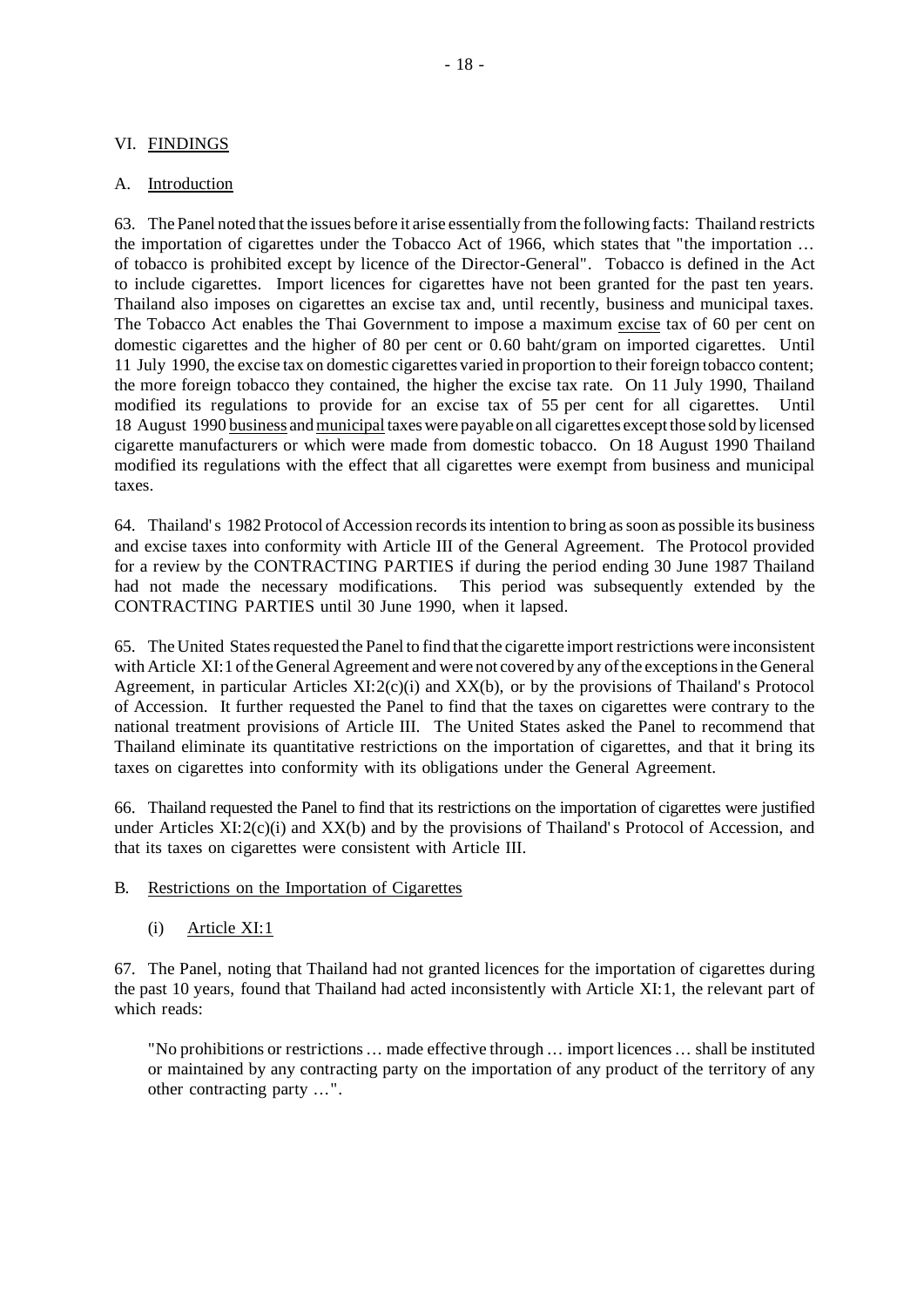#### $(ii)$  Article XI:2 $(c)(i)$

 $\overline{\phantom{a}}$  , we can also the contract of  $\overline{\phantom{a}}$ 

68. The Panel then examined Thailand's claim that its restrictions on the importation of cigarettes were necessary to enforce domestic marketing or production restrictions for leaf tobacco and cigarettes and that they were therefore justified by Article  $XI:2(c)(i)$ , the relevant part of which reads:

"The provisions of paragraph 1 of this Article shall not extend to the following:

- ... (c) Import restrictions on any agricultural or fisheries product, imported in any form, necessary to the enforcement of governmental measures which operate:
	- (i) to restrict the quantities of the like domestic product permitted to be marketed or produced ..."

The Panel noted that this provision refersto "agricultural products" and agricultural products "imported in any form", and defines the latter in the Note ad Article  $XI:2(c)^{1}$  as covering

"the same products when in an early stage of processing and still perishable, which compete directly with the fresh product and if freely imported would tend to make the restriction on the fresh product ineffective."

69. In the view of the Panel, the reference to "the fresh product" in this Note makes clear that the agricultural products subject to marketing or production restrictions must be fresh products. It noted that a previous panel had reached the same conclusion, stating that "the focus of this provision was limited to a fresh product" and that

"the domestic product subject to restrictions had to be the product produced by farmers".<sup>2</sup>

The Panel noted that this interpretation was borne out by the drafting history, which suggested that the provision was intended to enable governments to protect farmers and fishermen who, because of the perishability of their produce, often could not withhold excess supplies of fresh product from the market. At Havana, the relevant sub-committee agreed that the exception

"should not be construed as permitting the use of quantitative restrictions as a method of protecting the industrial processing of agricultural or fisheries products".<sup>3</sup>

70. The Panel found for these reasons that the only domestic marketing and production restrictions that would be relevant under Article XI:2(c)(i) were those that Thailand claimed to have imposed on the production of leaf tobacco - not those on cigarettes - and that consequently this provision would cover import restrictions only on (a) products that were "like" domestic leaf tobacco and (b) products

<sup>&</sup>lt;sup>1</sup>Article XXXIV makes this Note an integral part of the General Agreement.

<sup>&</sup>lt;sup>2</sup>Report of the panel on "Canada - Import Restrictions on Ice Cream and Yoghurt" (L/6568, paragraph 66, adopted on 4 December 1989). See also: Report of the panel on "Japan - Restrictions on the Import of Certain Agricultural Products" (BISD 35S/163, paragraph 5.3.12, adopted on 22 March 1989).

<sup>3</sup>United Nations Conference on Trade and Employment, Reports of the Committees and Principal Sub-Committees, ICITO/I/8, page 94. See also: Report of the panel on "Canada - Import Restrictions on Ice Cream and Yoghurt" (L/6568, paragraph 60, adopted on 4 December 1989); Report of the panel on "Japan - Restrictions on the Import of Certain Agricultural Products" (BISD 35S/163, paragraph 5.1.2, adopted on 22 March 1988).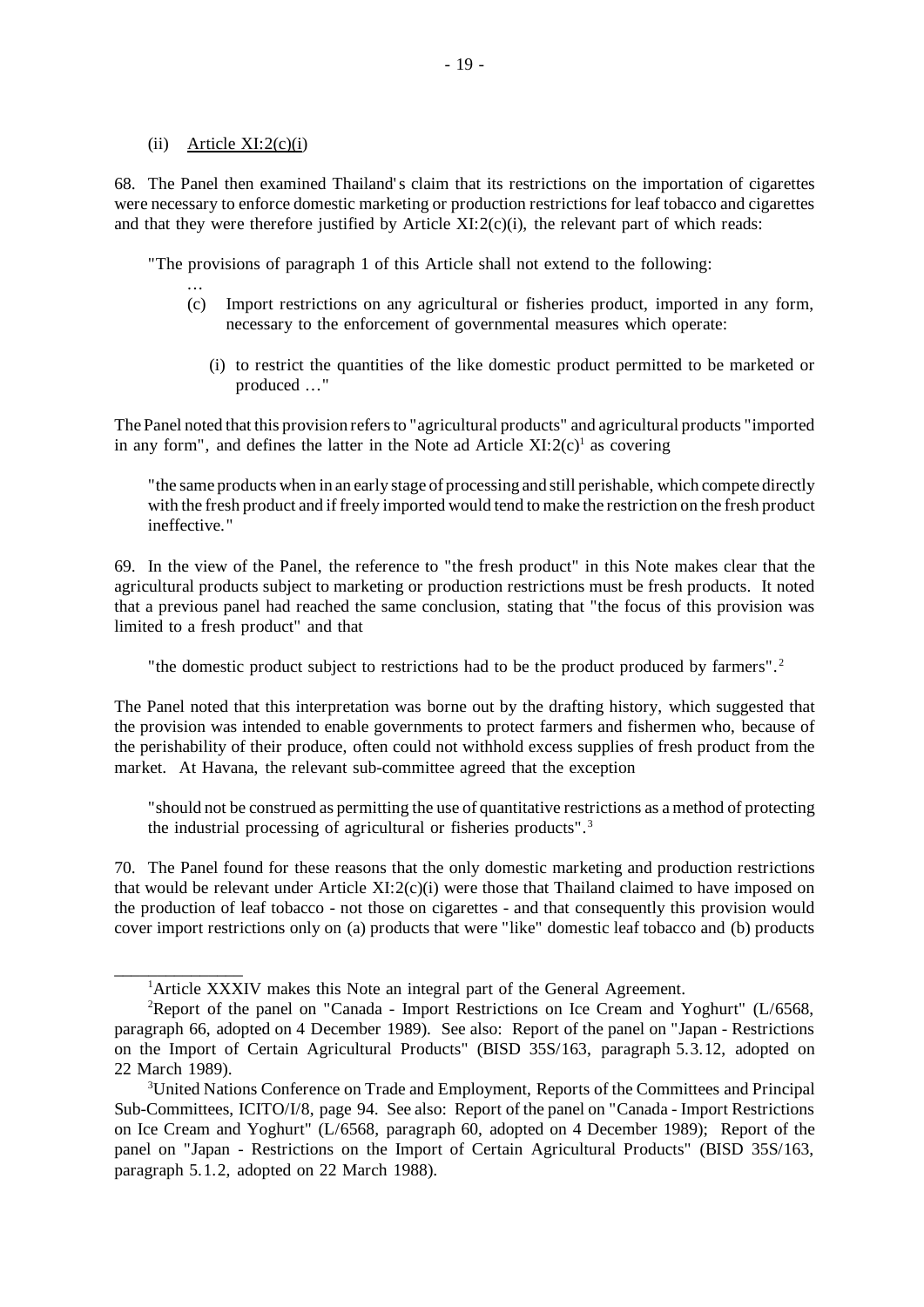processed from such "like" products that met the conditions of the Note ad Article XI:2(c). The Panel, noting that cigarettes were not "like" leaf tobacco, but processed from leaf tobacco, examined whether cigarettesfell within the range of products covered by this Note. Itrecognized that a centralrequirement of the Note was that the product processed from the fresh product was still "in an early stage of processing". It noted that a previous panel had found that agricultural products not normally intended for further processing such as ketchup could not be regarded as eligible for import restrictions under Article  $XI:\overline{2}(c)(i)$ .<sup>1</sup> Since cigarettes could not be described as "leaf tobacco in an early stage of processing" because they had already undergone extensive processing and, moreover, were not intended for further processing, the Panel found that they were not among the products eligible for import restrictions under Article XI:2(c)(i).

71. Having made this finding, the Panel did not consider it necessary to examine whether Thailand had met the other requirements of Article  $XI:2(c)(i)$ , in particular whether the quantities of leaf tobacco permitted to be marketed or produced had in fact been restricted; whether, in spite of the absence of imports of cigarettes during ten years, Thailand's import measure could nevertheless be regarded as an importrestriction rather than an import prohibition; and whether Thailand had fulfilled the public notice and the proportionality requirements of the last paragraph of Article XI:2.

(iii) Article XX(b)

\_\_\_\_\_\_\_\_\_\_\_\_\_\_\_

72. The Panel proceeded to examine whether Thai import measures affecting cigarettes, while contrary to Article XI:1, were justified by Article XX(b), which states in part:

"... nothing in this Agreement shall be construed to prevent the adoption or enforcement by any contracting party of measures:

... (b) necessary to protect human ... life or health".

73. The Panel then defined the issues which arose under this provision. In agreement with the parties to the dispute and the expert from the WHO, the Panel accepted that smoking constituted a serious risk to human health and that consequently measures designed to reduce the consumption of cigarettes fell within the scope of Article XX(b). The Panel noted that this provision clearly allowed contracting parties to give priority to human health over trade liberalization; however, for a measure to be covered by Article XX(b) it had to be "necessary".

74. The Panel noted that a previous panel had discussed the meaning of the term "necessary" in the context of Article XX(d), which provides an exemption for measures which are "necessary to secure compliance with laws or regulations which are not inconsistent" with the provisions of the General Agreement. The panel had stated that

"a contracting party cannot justify a measure inconsistent with other GATT provisions as "necessary" in terms of Article XX(d) if an alternative measure which it could reasonably be expected to employ and which is not inconsistent with other GATT provisions is available to it. By the same token, in cases where a measure consistent with other GATT provisions is not reasonably available, a contracting party is bound to use, among the measures reasonably available to it, that which entails the least degree of inconsistency with other GATT provisions."(emphasis supplied) $^2$ 

<sup>1</sup>Report of the panel on "Japan - Restrictions on the Import of Certain Agricultural Products" (BISD 35S/163, paragraph 5.3.12, adopted on 22 March 1988).

<sup>&</sup>lt;sup>2</sup>Report of the panel on "United States - Section 337 of the Tariff Act of 1930" (L/6439, paragraph 5.26, adopted on 7 November 1989).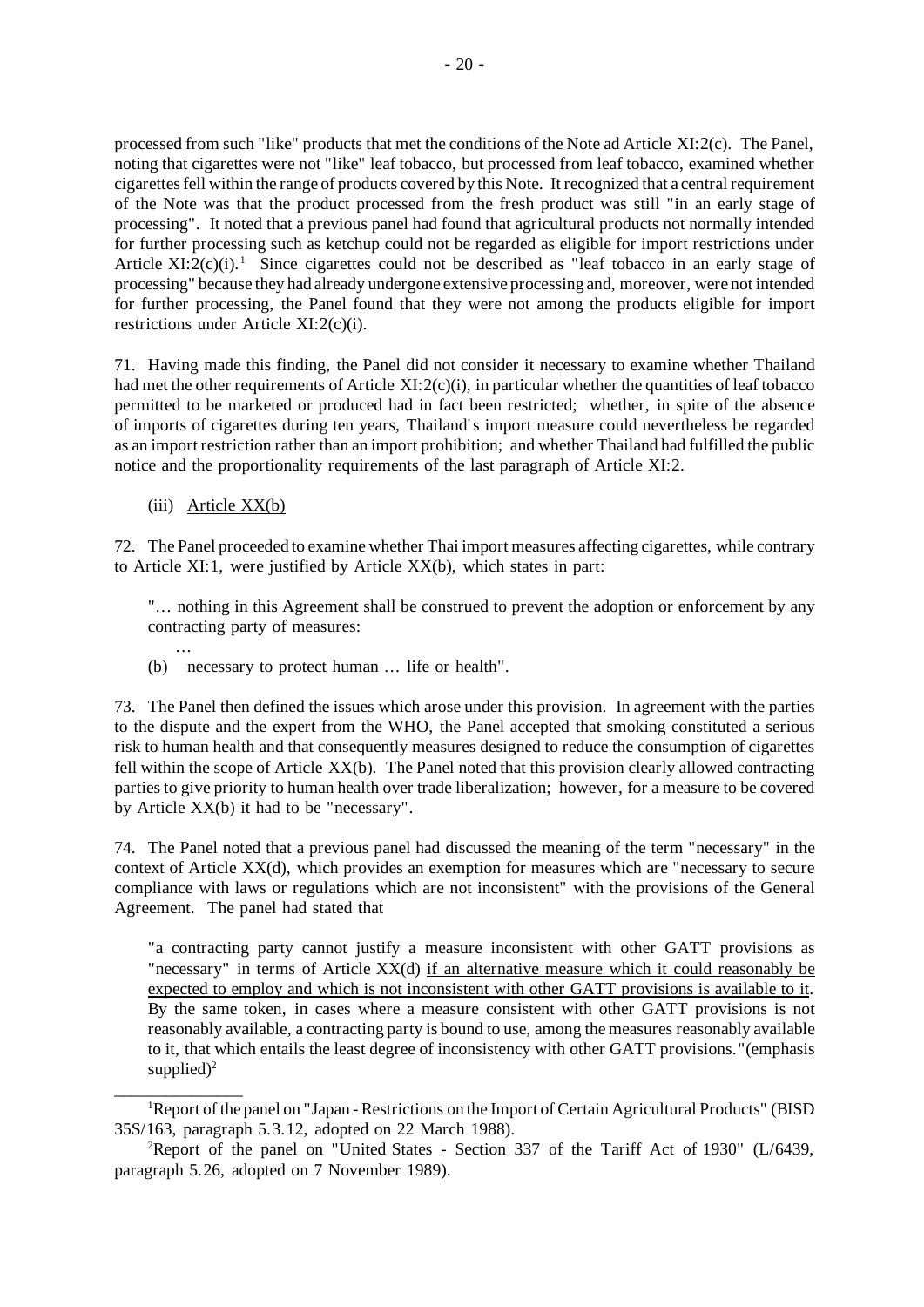The Panel could see no reason why under Article XX the meaning of the term "necessary" under paragraph (d) should not be the same as in paragraph (b). In both paragraphs the same term was used and the same objective intended: to allow contracting parties to impose trade restrictive measures inconsistent with the General Agreement to pursue overriding public policy goals to the extent that such inconsistencies were unavoidable. The fact that paragraph (d) applies to inconsistencies resulting from the enforcement of GATT-consistent laws and regulations while paragraph (b) applies to those resulting from health-related policies therefore did not justify a different interpretation of the term "necessary".

75. The Panel concluded from the above that the import restrictions imposed by Thailand could be considered to be "necessary" in terms of Article  $XX(b)$  only if there were no alternative measure consistent with the General Agreement, or less inconsistent with it, which Thailand could reasonably be expected to employ to achieve its health policy objectives. The Panel noted that contracting parties may, in accordance with Article III:4 of the General Agreement, impose laws, regulations and requirements affecting the internal sale, offering for sale, purchase, transportation, distribution or use ofimported products provided they do not thereby accord treatment to imported productslessfavourable than that accorded to "like" products of national origin. The United States argued that Thailand could achieve its public health objectives through internal measures consistent with Article III:4 and that the inconsistency with Article XI:1 could therefore not be considered to be "necessary" within the meaning of Article XX(b). The Panel proceeded to examine this issue in detail.

76. The Panel noted that the principal health objectives advanced by Thailand to justify its import restrictions were to protect the public from harmful ingredients in imported cigarettes, and to reduce the consumption of cigarettes in Thailand. The measures could thus be seen as intended to ensure the quality and reduce the quantity of cigarettes sold in Thailand.

77. The Panel then examined whether the Thai concerns about the quality of cigarettes consumed in Thailand could be met with measures consistent, or less inconsistent, with the General Agreement. It noted that other countries had introduced strict, non-discriminatory labelling and ingredient disclosure regulations which allowed governments to control, and the public to be informed of, the content of cigarettes. A non-discriminatory regulation implemented on a national treatment basis in accordance with Article III:4 requiring complete disclosure of ingredients, coupled with a ban on unhealthy substances, would be an alternative consistent with the General Agreement. The Panel considered that Thailand could reasonably be expected to take such measures to address the quality-related policy objectives it now pursues through an import ban on all cigarettes whatever their ingredients.

78. The Panel then considered whether Thai concerns about the quantity of cigarettes consumed in Thailand could be met by measures reasonably available to it and consistent, or less inconsistent, with the General Agreement. The Panel first examined how Thailand might reduce the demand for cigarettes in a manner consistent with the General Agreement. The Panel noted the view expressed by the WHO that the demand for cigarettes, in particular the initial demand for cigarettes by the young, was influenced by cigarette advertisements and that bans on advertisement could therefore curb such demand. At the Forty-third World Health Assembly a resolution was approved stating that the WHO is:

"Encouraged by ... recent information demonstrating the effectiveness of tobacco control strategies, and in particular ... comprehensive legislative bans and other restrictive measures to effectively control the direct and the indirect advertising, promotion and sponsorship of tobacco".<sup>1</sup>

 $\overline{\phantom{a}}$  , where  $\overline{\phantom{a}}$ 

<sup>1</sup>Forty-third World Health Assembly, Fourteenth plenary meeting, Agenda Item 10, 17 May 1990 (A43/VR/14; WHA43.16).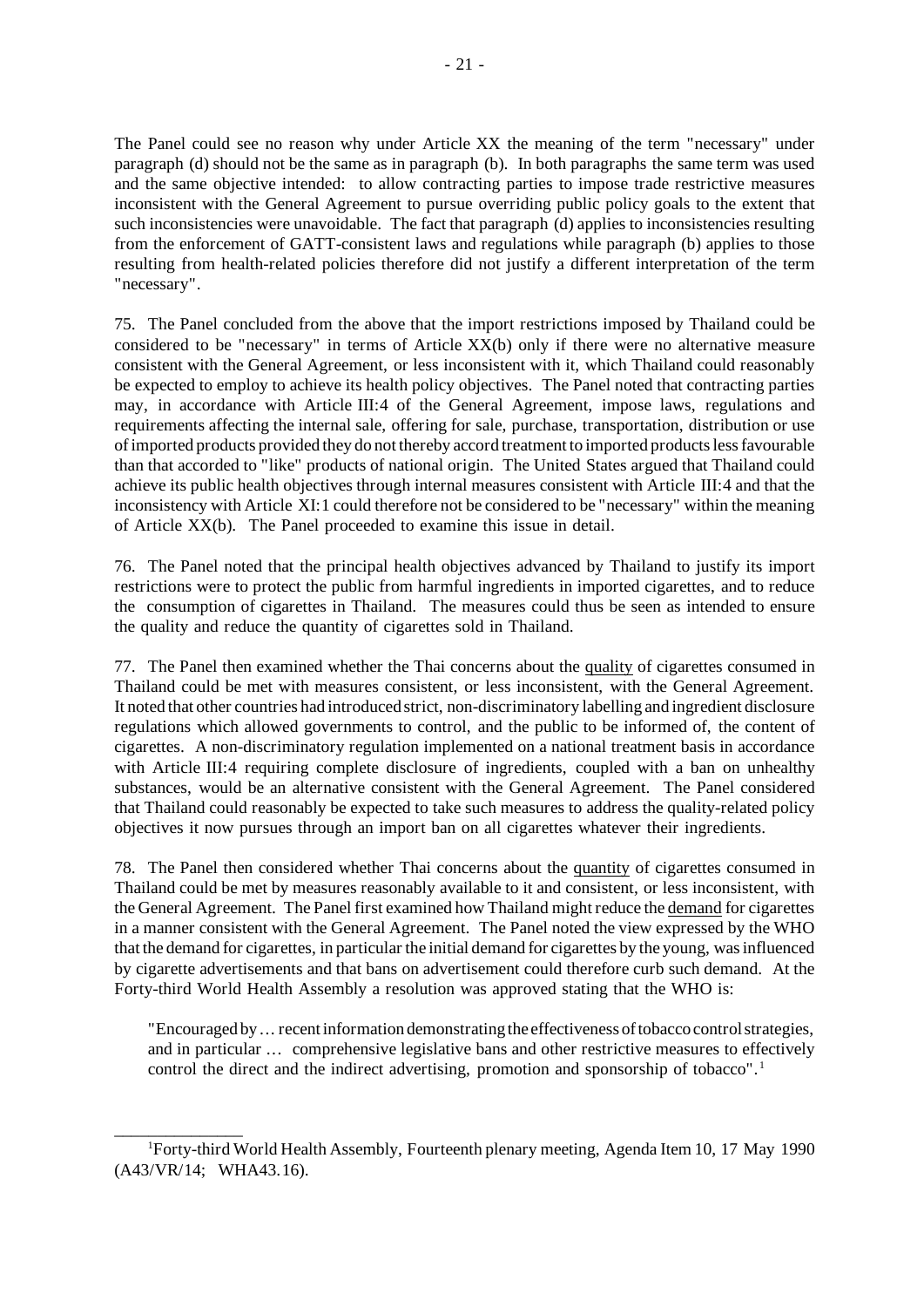The resolution goes on to urge all member states of the WHO

"to consider including in their tobacco control strategies plans for legislation or other effective measures at the appropriate government level providing for:

... (c) progressive restrictions and concerted actions to eliminate eventually all direct and indirect advertising, promotion and sponsorship concerning tobacco"<sup>1</sup>

A ban on the advertisement of cigarettes of both domestic and foreign origin would normally meet the requirements of Article III:4. It might be argued that such a general ban on all cigarette advertising would create unequal competitive opportunities between the existing Thai supplier of cigarettes and new, foreign suppliers and was therefore contrary to Article III: 4.<sup>2</sup> Even if this argument were accepted, such an inconsistency would have to be regarded as unavoidable and therefore necessary within the meaning of Article XX(b) because additional advertising rights would risk stimulating demand for cigarettes. The Panel noted that Thailand had already implemented some non-discriminatory controls on demand, including information programmes, bans on direct and indirect advertising, warnings on cigarette packs, and bans on smoking in certain public places.

79. The Panel then examined how Thailand might restrict the supply of cigarettes in a manner consistent with the General Agreement. The Panel noted that contracting parties may maintain governmental monopolies, such as the Thai Tobacco Monopoly, on the importation and domestic sale of products.<sup>3</sup> The Thai Government may use this monopoly to regulate the overall supply of cigarettes, their prices and their retail availability provided it thereby does not accord imported cigarettes less favourable treatment than domestic cigarettes or act inconsistently with any commitments assumed under its Schedule of Concessions.<sup>4</sup> As to the pricing of cigarettes, the Panel noted that the Forty-third World Health Assembly, in its resolution cited above, stated that it was:

"Encouraged by ... recent information demonstrating the effectiveness of tobacco control strategies, and in particular ... policies to achieve progressive increases in the real price of tobacco."

It accordingly urged all member states

 $\overline{\phantom{a}}$  , where  $\overline{\phantom{a}}$ 

"to consider including in their tobacco control strategies plans for ... progressive financial measures aimed at discouraging the use of tobacco"<sup>5</sup>

For these reasons the Panel could not accept the argument of Thailand that competition between imported and domestic cigarettes would necessarily lead to an increase in the total sales of cigarettes and that Thailand therefore had no option but to prohibit cigarette imports.

<sup>1</sup>Forty-third World Health Assembly, Fourteenth plenary meeting, Agenda Item 10, 17 May 1990 (A43/VR/14; WHA43.16).

<sup>2</sup>On the requirement of equal competitive opportunities, see the Report of the panel on "United States - Section 337 of the Tariff Act of 1930" (L/6439, paragraph 5.26, adopted on 7 November 1989).

 ${}^{3}Cf$ . Articles III:4, XVII and XX(d).

<sup>&</sup>lt;sup>4</sup>Cf. Articles III:2 and 4 and II:4.

<sup>5</sup>Forty-third World Health Assembly, Fourteenth plenary meeting, Agenda Item 10, 17 May 1990 (A43/VR/14; WHA43.16).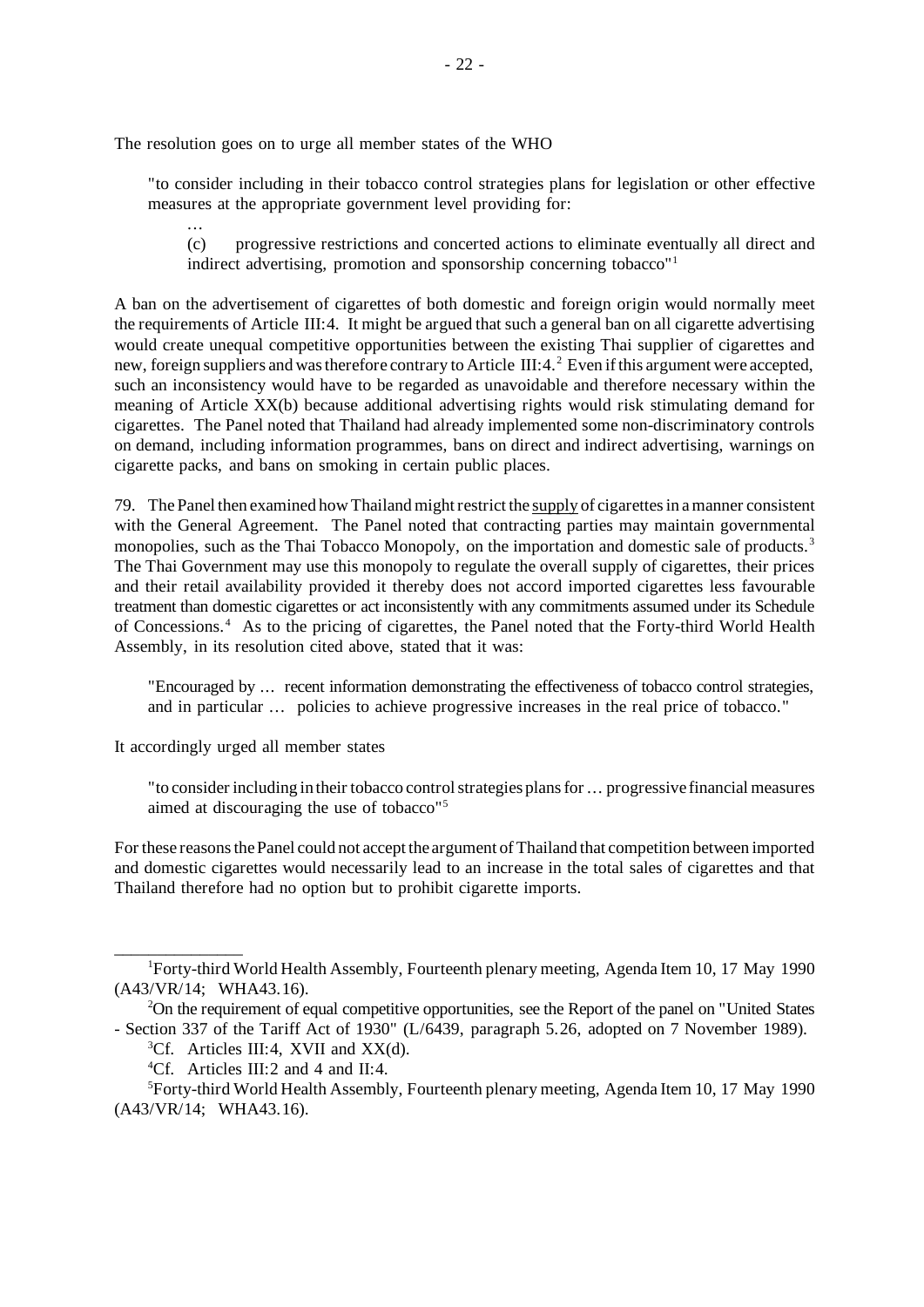80. The Panel then examined further the resolutions of the WHO on smoking which the WHO made available. It noted that the health measures recommended by the WHO in these resolutions were non-discriminatory and concerned all, not just imported, cigarettes. The Panel also examined theReport of the WHO Expert Committee on Smoking Control Strategies in Developing Countries. The Panel observed that a common consequence of import restrictions was the promotion of domestic production and the fostering of interestsin the maintenance of that production and that the WHO Expert Committee had made the following recommendation relevant in this respect:

"Where tobacco is already a commercial crop every effort should be made to reduce its role in the national economy, and to investigate alternative uses of land and labour. The existence of a tobacco industry of any kind should not be permitted to interfere with the implementation of educational and other measures to control smoking."<sup>1</sup>

81. In sum, the Panel considered that there were various measures consistent with the General Agreement which were reasonably available to Thailand to control the quality and quantity of cigarettes smoked and which, taken together, could achieve the health policy goals that the Thai government pursues by restricting the importation of cigarettes inconsistently with Article XI:1. The Panel found therefore thatThailand's practice of permitting the sale of domestic cigarettes while not permitting the importation of foreign cigarettes was an inconsistency with the General Agreement not "necessary" within the meaning of Article XX(b).

## (iv) Protocol of Accession

82. The Panel then proceeded to examine whether Thailand's Protocol of Accession exempted import measures taken under the Tobacco Act from the application of Article XI:1 of the General Agreement. Paragraph 1(b) of the Protocol contains the usual existing legislation clause which states:

"Thailand ... shall apply to contracting parties provisionally and subject to this Protocol ... (b) Part II of the General Agreement to the fullest extent not inconsistent with its legislation existing on the date of this Protocol."<sup>2</sup>

Section 27 of the Tobacco Act states that "the importation ... of tobacco is prohibited except by licence of the Director-General". The United States argued that the existing legislation clause covered only legislation which was mandatory and that Section 27 of the Tobacco Act, although expressed as a prohibition, in fact provided for licensing of tobacco imports. Thailand argued that the intent of the Tobacco Act was to restrict imports of cigarettes and that it was therefore mandatory.

83. The Panel noted that previous panel reports had concluded that legislation had to meet three criteria in order to qualify under the existing legislation clause. It had to

- "(a) be legislation in the formal sense,
- (b) predate the Protocol and

\_\_\_\_\_\_\_\_\_\_\_\_\_\_\_

(c) be mandatory in character by its terms or expressed intent"<sup>3</sup>

<sup>&</sup>lt;sup>1</sup>1982 Expert Committee on "Smoking Control Strategies in Developing Countries", page 69; cited at page 16 in the WHO Submission to the Panel of 19 July 1990.

<sup>2</sup>Thailand Protocol of Accession (BISD 29S/3).

 $3$ Report of the panel on "Norway - Restrictions on Imports of Apples and Pears" ( $L/6474$ , paragraph 5.7, adopted on 21 June 1989).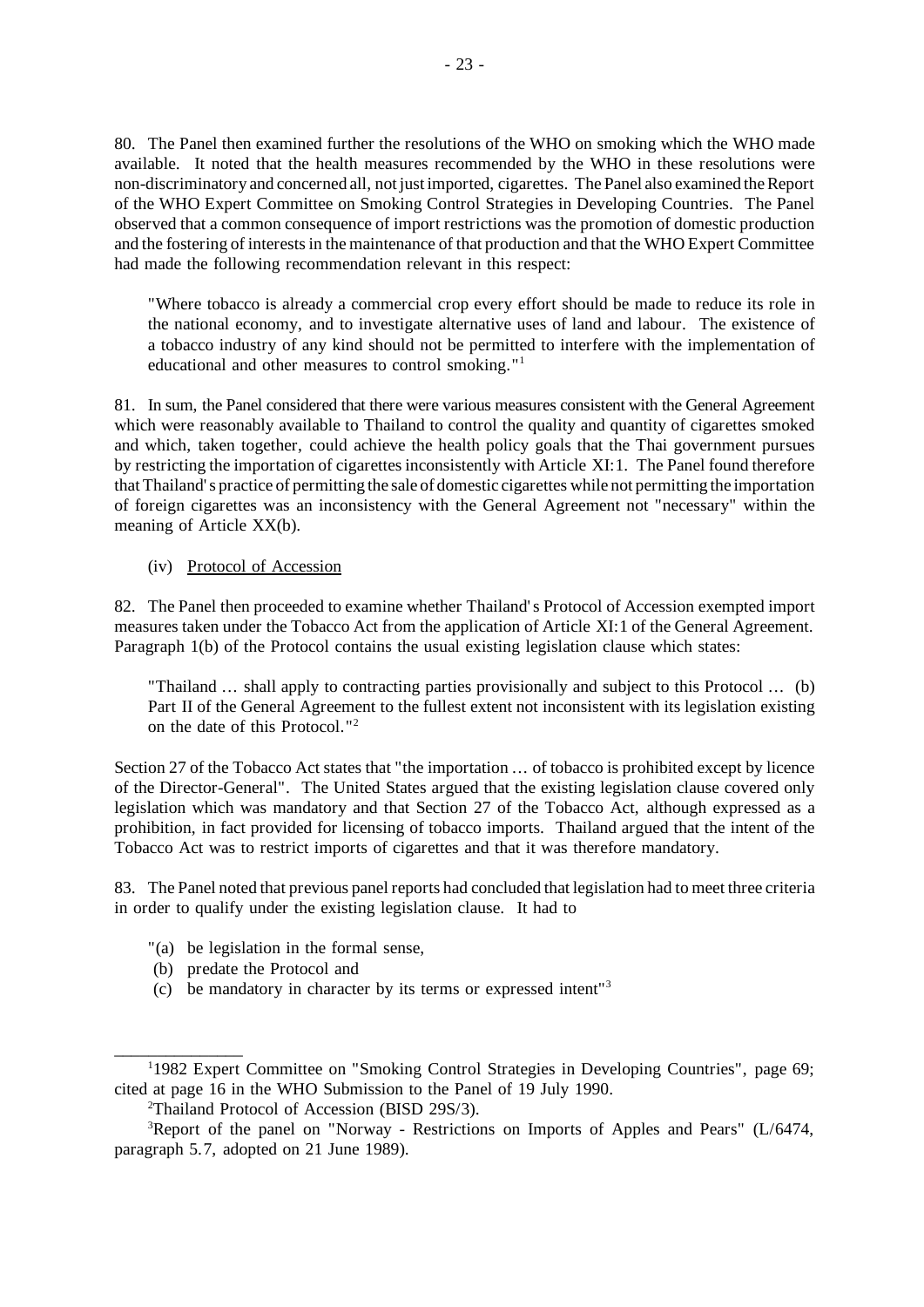The mandatory character required for such legislation was examined in a 1949 Working Party report which stated that the existing legislation clause applied only to

"legislation which is of a mandatory character by its terms or expressed intent - that is, it imposes on the executive authority requirements which cannot be modified by executive action"<sup>1</sup>

The Panel noted that, while the Tobacco Act waslegislation in the formalsense and predated the Protocol of Accession of Thailand, it did not, by its terms or expressed intent, impose on the Thai executive authorities a requirement to restrict imports that could not be modified by executive action. On the contrary, Section 27 of the Act explicitly gives the Thai executive authorities the power to grant import licences. The Panel therefore found that the existing legislation clause in Thailand's Protocol of Accession did not exempt the restrictions on the importation of cigarettes from Thailand's obligations under the General Agreement.

#### C. Internal Taxes on Cigarettes

(i) Excise Tax

84. The Panel then turned to the issue of internal taxation and examined whether excise taxes which could be levied by Thai authorities on foreign cigarettes were consistent with Article III. The United States argued that the higher ceiling (80 per cent versus 60 per cent) on imported cigarettes was inconsistent with Article III:2 which provided for national treatment on internal taxes. In addition, the actual rate charged for domestic cigarettes was calculated as a proportion of the domestic tobacco content which, by affording protection to domestic production, contravened Article III:1. Thailand replied that on 11 July 1990 the Ministry of Finance had issued a regulation stipulating that the excise tax would be applied at a single effective rate of 55 per cent for all cigarettes, domestic or imported. The United States argued that it was not sufficient under Article III for the rates effectively levied to be the same; the maximum rates that could be levied under the legislation also had to be non-discriminatory. The Panel noted that previous panels had found that legislation mandatorily requiring the executive authority to impose internal taxes discriminating against imported products was inconsistent with Article III:2, whether or not an occasion for its actual application had as yet arisen; legislation merely giving the executive the possibility to act inconsistently with Article III:2 could not, by itself, constitute a violation of that provision.<sup>2</sup> The Panel agreed with the above reasoning and found that the possibility that the Tobacco Act might be applied contrary to Article III:2 was not sufficient to make it inconsistent with the General Agreement.

(ii) Business and Municipal Tax

 $\overline{\phantom{a}}$  , where  $\overline{\phantom{a}}$ 

85. The Panel then examined whether the exemption from Thai business and municipal taxes, which benefited local manufacturers and sellers of cigarettes made from domestic tobacco leaf, was contrary to Article III. The United States argued that this provision was inconsistent with Article III since it resulted in the imposition of internal taxes on the imported product in excess of those on the domestic product. Thailand replied that on 18 August 1990 it had issued a regulation which would remove business and municipal taxes on cigarettes.

<sup>1</sup>Working Party on "Notifications of existing measures and procedural questions" (BISD III/49, paragraph 99 at 62; approved by the CONTRACTING PARTIES on 10 August 1949); Report of the panel on "Norway - Restrictions on imports of apples and pears" (L/6474 at paragraph 5.6, adopted on 21 June 1989).

<sup>&</sup>lt;sup>2</sup>Report of the panel on "EEC - Regulation on Imports of Parts and Components" ( $L/6657$  at paragraph 5.25, adopted on 16 May 1990). Report of the panel on "United States- Taxes on Petroleum and Certain Imported Substances" (BISD 34S/160, 164, adopted on 17 June 1987).